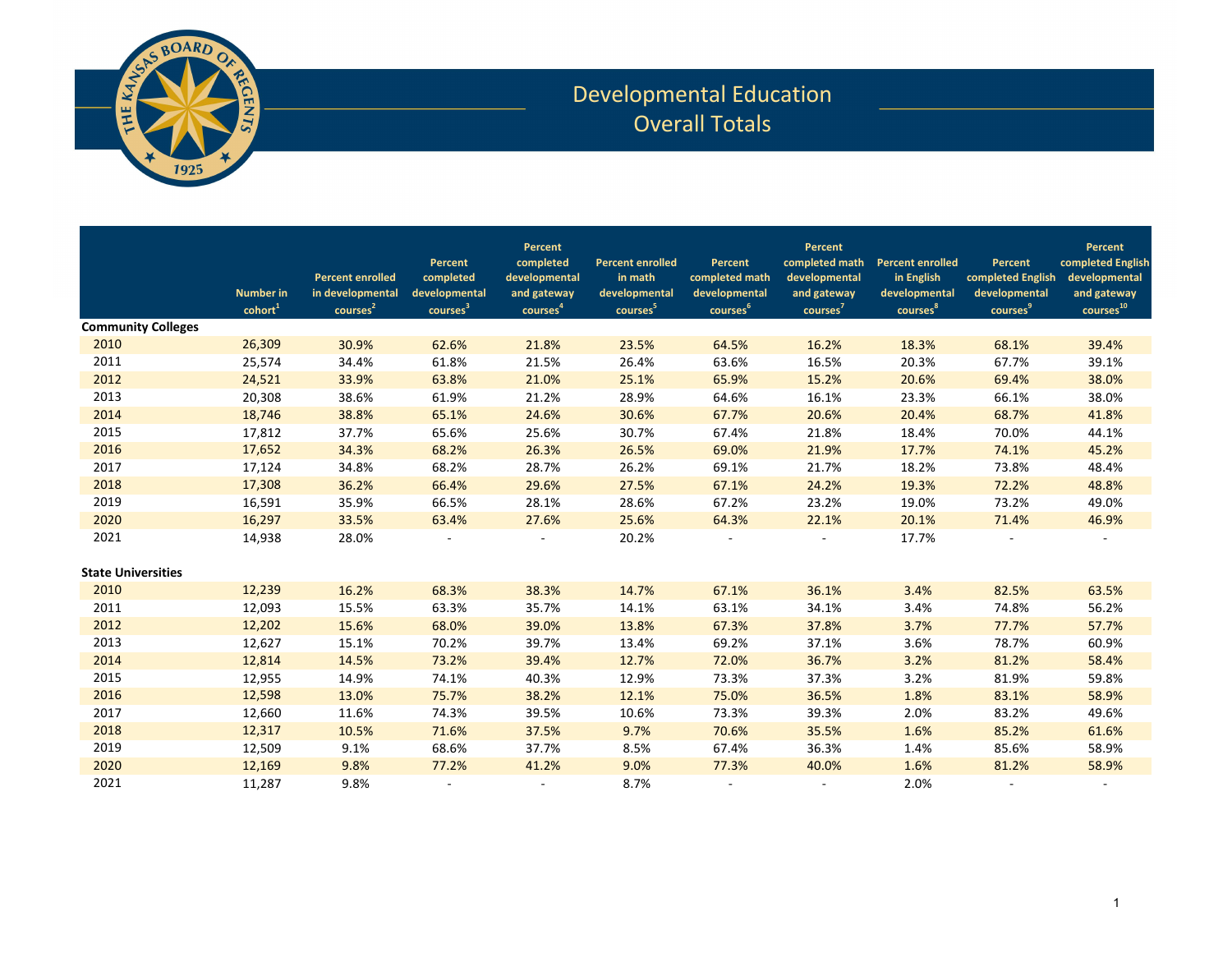

# Developmental Education Age 17 - 19

|                           | <b>Number</b> in<br>cohort <sup>1</sup> | <b>Percent enrolled</b><br>in developmental<br>courses <sup>2</sup> | Percent<br>completed<br>developmental<br>courses <sup>3</sup> | Percent<br>completed<br>developmental<br>and gateway<br>courses <sup>4</sup> | <b>Percent enrolled</b><br>in math<br>developmental<br>courses <sup>5</sup> | Percent<br>completed math<br>developmental<br>courses <sup>6</sup> | <b>Percent</b><br>completed math<br>developmental<br>and gateway<br>courses <sup>7</sup> | <b>Percent enrolled</b><br>in English<br>developmental<br>courses <sup>8</sup> | Percent<br>completed English<br>developmental<br>courses <sup>9</sup> | Percent<br>completed English<br>developmental<br>and gateway<br>courses <sup>10</sup> |
|---------------------------|-----------------------------------------|---------------------------------------------------------------------|---------------------------------------------------------------|------------------------------------------------------------------------------|-----------------------------------------------------------------------------|--------------------------------------------------------------------|------------------------------------------------------------------------------------------|--------------------------------------------------------------------------------|-----------------------------------------------------------------------|---------------------------------------------------------------------------------------|
| <b>Community Colleges</b> |                                         |                                                                     |                                                               |                                                                              |                                                                             |                                                                    |                                                                                          |                                                                                |                                                                       |                                                                                       |
| 2010                      | 12,326                                  | 39.1%                                                               | 62.9%                                                         | 25.6%                                                                        | 29.0%                                                                       | 64.0%                                                              | 19.2%                                                                                    | 23.4%                                                                          | 68.8%                                                                 | 45.0%                                                                                 |
| 2011                      | 12,541                                  | 41.5%                                                               | 62.8%                                                         | 24.7%                                                                        | 31.5%                                                                       | 64.5%                                                              | 19.4%                                                                                    | 25.0%                                                                          | 69.6%                                                                 | 43.2%                                                                                 |
| 2012                      | 12,026                                  | 40.0%                                                               | 64.0%                                                         | 24.9%                                                                        | 29.0%                                                                       | 65.5%                                                              | 18.6%                                                                                    | 24.9%                                                                          | 70.8%                                                                 | 42.6%                                                                                 |
| 2013                      | 11,656                                  | 40.6%                                                               | 63.7%                                                         | 25.0%                                                                        | 29.9%                                                                       | 65.6%                                                              | 18.6%                                                                                    | 25.4%                                                                          | 68.5%                                                                 | 44.0%                                                                                 |
| 2014                      | 11,522                                  | 40.2%                                                               | 67.3%                                                         | 28.5%                                                                        | 31.4%                                                                       | 69.4%                                                              | 23.6%                                                                                    | 21.6%                                                                          | 71.9%                                                                 | 46.9%                                                                                 |
| 2015                      | 11,374                                  | 39.8%                                                               | 67.3%                                                         | 29.0%                                                                        | 31.9%                                                                       | 69.1%                                                              | 24.7%                                                                                    | 19.8%                                                                          | 71.8%                                                                 | 48.2%                                                                                 |
| 2016                      | 11,399                                  | 35.6%                                                               | 68.1%                                                         | 28.5%                                                                        | 27.0%                                                                       | 68.8%                                                              | 23.0%                                                                                    | 18.9%                                                                          | 74.4%                                                                 | 48.2%                                                                                 |
| 2017                      | 11,191                                  | 36.8%                                                               | 69.5%                                                         | 31.4%                                                                        | 27.4%                                                                       | 70.1%                                                              | 24.1%                                                                                    | 19.8%                                                                          | 75.2%                                                                 | 51.4%                                                                                 |
| 2018                      | 11,440                                  | 37.4%                                                               | 67.1%                                                         | 31.5%                                                                        | 28.8%                                                                       | 67.7%                                                              | 26.2%                                                                                    | 20.2%                                                                          | 73.2%                                                                 | 51.1%                                                                                 |
| 2019                      | 11,231                                  | 37.1%                                                               | 66.0%                                                         | 29.6%                                                                        | 29.5%                                                                       | 66.8%                                                              | 24.5%                                                                                    | 19.7%                                                                          | 72.8%                                                                 | 50.1%                                                                                 |
| 2020                      | 11,256                                  | 33.3%                                                               | 63.3%                                                         | 28.7%                                                                        | 25.5%                                                                       | 64.2%                                                              | 23.3%                                                                                    | 20.2%                                                                          | 71.4%                                                                 | 47.5%                                                                                 |
| 2021                      | 10,701                                  | 27.4%                                                               |                                                               |                                                                              | 19.7%                                                                       |                                                                    |                                                                                          | 17.4%                                                                          |                                                                       |                                                                                       |
| <b>State Universities</b> |                                         |                                                                     |                                                               |                                                                              |                                                                             |                                                                    |                                                                                          |                                                                                |                                                                       |                                                                                       |
| 2010                      | 10,841                                  | 15.2%                                                               | 71.4%                                                         | 41.0%                                                                        | 13.9%                                                                       | 70.5%                                                              | 38.7%                                                                                    | 3.2%                                                                           | 84.8%                                                                 | 67.3%                                                                                 |
| 2011                      | 10,687                                  | 14.1%                                                               | 67.8%                                                         | 38.6%                                                                        | 13.0%                                                                       | 67.6%                                                              | 36.7%                                                                                    | 3.0%                                                                           | 80.1%                                                                 | 62.3%                                                                                 |
| 2012                      | 10,798                                  | 14.4%                                                               | 71.5%                                                         | 41.4%                                                                        | 12.7%                                                                       | 70.9%                                                              | 40.0%                                                                                    | 3.3%                                                                           | 82.8%                                                                 | 61.7%                                                                                 |
| 2013                      | 11,263                                  | 13.6%                                                               | 74.1%                                                         | 42.9%                                                                        | 12.0%                                                                       | 73.2%                                                              | 40.0%                                                                                    | 3.1%                                                                           | 82.1%                                                                 | 65.9%                                                                                 |
| 2014                      | 11,603                                  | 13.4%                                                               | 76.5%                                                         | 42.6%                                                                        | 11.7%                                                                       | 75.3%                                                              | 39.6%                                                                                    | 2.9%                                                                           | 85.5%                                                                 | 63.6%                                                                                 |
| 2015                      | 11,842                                  | 14.1%                                                               | 76.7%                                                         | 42.5%                                                                        | 12.1%                                                                       | 75.8%                                                              | 39.2%                                                                                    | 3.0%                                                                           | 84.8%                                                                 | 62.8%                                                                                 |
| 2016                      | 11,522                                  | 12.0%                                                               | 78.2%                                                         | 41.1%                                                                        | 11.2%                                                                       | 77.6%                                                              | 39.3%                                                                                    | 1.6%                                                                           | 83.9%                                                                 | 60.8%                                                                                 |
| 2017                      | 11,703                                  | 10.6%                                                               | 77.2%                                                         | 42.5%                                                                        | 9.8%                                                                        | 76.5%                                                              | 41.3%                                                                                    | 1.5%                                                                           | 86.9%                                                                 | 61.1%                                                                                 |
| 2018                      | 11,463                                  | 9.4%                                                                | 73.8%                                                         | 39.3%                                                                        | 8.7%                                                                        | 72.9%                                                              | 37.1%                                                                                    | 1.5%                                                                           | 87.0%                                                                 | 65.5%                                                                                 |
| 2019                      | 11,724                                  | 8.1%                                                                | 69.5%                                                         | 38.8%                                                                        | 7.6%                                                                        | 68.4%                                                              | 37.5%                                                                                    | 1.3%                                                                           | 86.1%                                                                 | 60.3%                                                                                 |
| 2020                      | 11,388                                  | 8.9%                                                                | 78.9%                                                         | 42.3%                                                                        | 8.2%                                                                        | 79.1%                                                              | 41.1%                                                                                    | 1.4%                                                                           | 83.0%                                                                 | 59.4%                                                                                 |
| 2021                      | 10,557                                  | 8.9%                                                                |                                                               |                                                                              | 7.8%                                                                        |                                                                    |                                                                                          | 1.9%                                                                           |                                                                       |                                                                                       |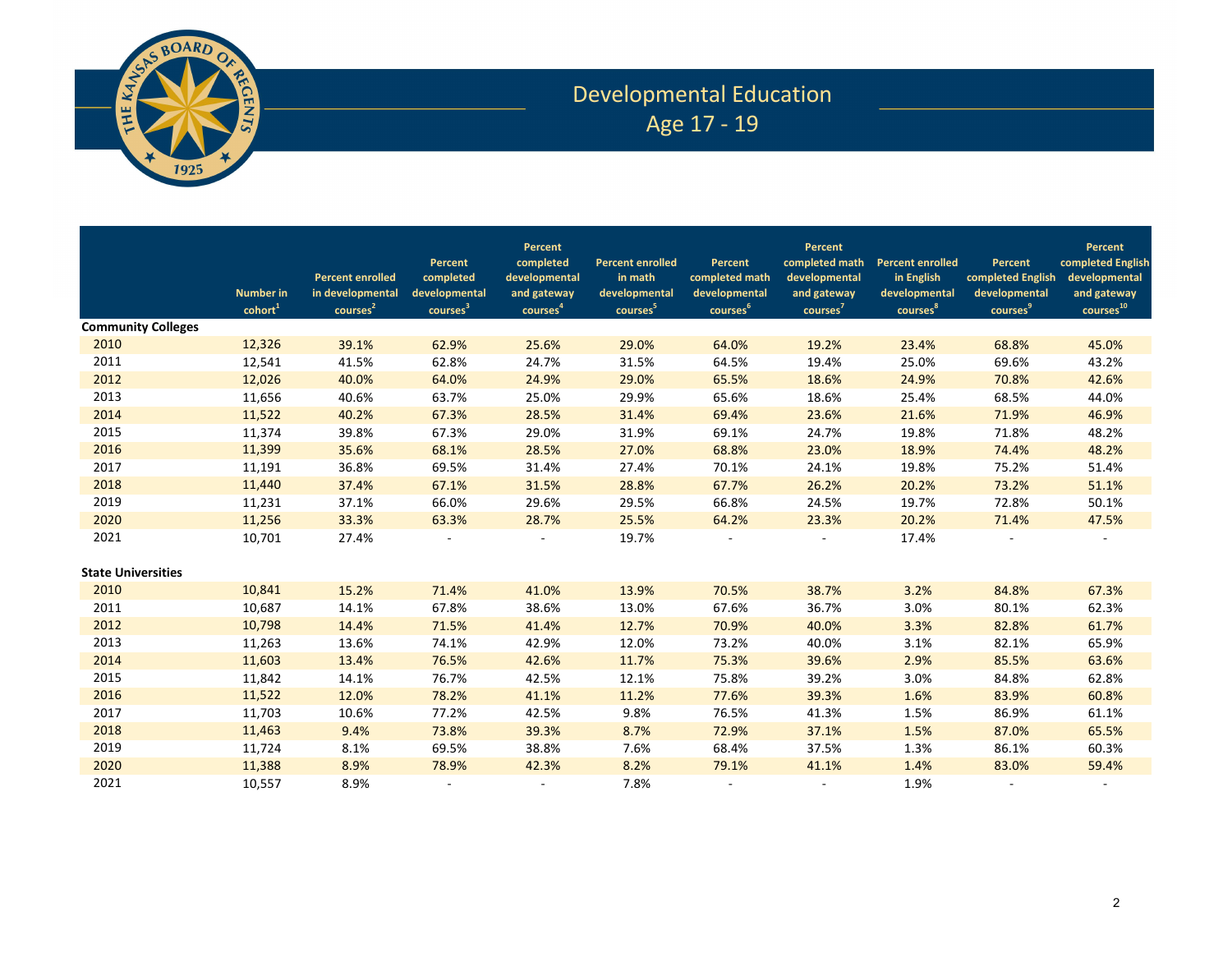

## Developmental Education Age 20 - 24

|                           | <b>Number in</b><br>cohort <sup>1</sup> | <b>Percent enrolled</b><br>in developmental<br>courses <sup>2</sup> | Percent<br>completed<br>developmental<br>courses <sup>3</sup> | Percent<br>completed<br>developmental<br>and gateway<br>courses <sup>4</sup> | <b>Percent enrolled</b><br>in math<br>developmental<br>courses <sup>5</sup> | Percent<br>completed math<br>developmental<br>courses <sup>6</sup> | Percent<br>completed math<br>developmental<br>and gateway<br>courses <sup>7</sup> | <b>Percent enrolled</b><br>in English<br>developmental<br>courses <sup>8</sup> | Percent<br>completed English<br>developmental<br>courses <sup>9</sup> | Percent<br>completed English<br>developmental<br>and gateway<br>courses <sup>10</sup> |
|---------------------------|-----------------------------------------|---------------------------------------------------------------------|---------------------------------------------------------------|------------------------------------------------------------------------------|-----------------------------------------------------------------------------|--------------------------------------------------------------------|-----------------------------------------------------------------------------------|--------------------------------------------------------------------------------|-----------------------------------------------------------------------|---------------------------------------------------------------------------------------|
| <b>Community Colleges</b> |                                         |                                                                     |                                                               |                                                                              |                                                                             |                                                                    |                                                                                   |                                                                                |                                                                       |                                                                                       |
| 2010                      | 6,373                                   | 28.9%                                                               | 53.6%                                                         | 15.5%                                                                        | 22.1%                                                                       | 56.3%                                                              | 11.7%                                                                             | 18.1%                                                                          | 59.9%                                                                 | 30.4%                                                                                 |
| 2011                      | 6,374                                   | 31.7%                                                               | 54.4%                                                         | 16.3%                                                                        | 23.7%                                                                       | 56.5%                                                              | 11.0%                                                                             | 20.2%                                                                          | 61.6%                                                                 | 33.5%                                                                                 |
| 2012                      | 6,047                                   | 32.0%                                                               | 59.0%                                                         | 15.3%                                                                        | 23.7%                                                                       | 61.8%                                                              | 10.0%                                                                             | 20.5%                                                                          | 64.5%                                                                 | 33.0%                                                                                 |
| 2013                      | 4,322                                   | 41.2%                                                               | 56.1%                                                         | 15.6%                                                                        | 30.6%                                                                       | 59.7%                                                              | 12.2%                                                                             | 25.2%                                                                          | 60.0%                                                                 | 28.7%                                                                                 |
| 2014                      | 3,717                                   | 42.3%                                                               | 59.1%                                                         | 18.4%                                                                        | 33.1%                                                                       | 63.1%                                                              | 15.5%                                                                             | 23.2%                                                                          | 63.1%                                                                 | 34.4%                                                                                 |
| 2015                      | 3,539                                   | 40.2%                                                               | 59.9%                                                         | 19.0%                                                                        | 33.4%                                                                       | 61.3%                                                              | 15.4%                                                                             | 21.0%                                                                          | 65.4%                                                                 | 35.8%                                                                                 |
| 2016                      | 3,551                                   | 37.3%                                                               | 66.7%                                                         | 22.4%                                                                        | 29.0%                                                                       | 67.3%                                                              | 19.6%                                                                             | 20.4%                                                                          | 73.5%                                                                 | 40.1%                                                                                 |
| 2017                      | 3,431                                   | 35.8%                                                               | 62.7%                                                         | 22.4%                                                                        | 26.9%                                                                       | 64.7%                                                              | 15.2%                                                                             | 19.4%                                                                          | 69.4%                                                                 | 41.1%                                                                                 |
| 2018                      | 3,511                                   | 39.4%                                                               | 63.5%                                                         | 26.8%                                                                        | 28.1%                                                                       | 64.3%                                                              | 19.6%                                                                             | 23.1%                                                                          | 70.1%                                                                 | 44.9%                                                                                 |
| 2019                      | 3,256                                   | 37.9%                                                               | 65.6%                                                         | 25.1%                                                                        | 29.8%                                                                       | 66.3%                                                              | 20.5%                                                                             | 21.7%                                                                          | 73.0%                                                                 | 46.8%                                                                                 |
| 2020                      | 3,010                                   | 39.5%                                                               | 62.9%                                                         | 26.2%                                                                        | 30.3%                                                                       | 64.3%                                                              | 20.3%                                                                             | 24.5%                                                                          | 70.9%                                                                 | 45.5%                                                                                 |
| 2021                      | 2,532                                   | 34.6%                                                               |                                                               |                                                                              | 24.7%                                                                       |                                                                    |                                                                                   | 23.1%                                                                          |                                                                       |                                                                                       |
| <b>State Universities</b> |                                         |                                                                     |                                                               |                                                                              |                                                                             |                                                                    |                                                                                   |                                                                                |                                                                       |                                                                                       |
| 2010                      | 1,009                                   | 21.6%                                                               | 48.2%                                                         | 22.0%                                                                        | 19.0%                                                                       | 44.8%                                                              | 19.3%                                                                             | 5.0%                                                                           | 74.0%                                                                 | 50.0%                                                                                 |
| 2011                      | 970                                     | 22.2%                                                               | 45.1%                                                         | 22.3%                                                                        | 20.1%                                                                       | 44.6%                                                              | 21.5%                                                                             | 5.4%                                                                           | 59.6%                                                                 | 38.5%                                                                                 |
| 2012                      | 934                                     | 22.3%                                                               | 57.2%                                                         | 30.3%                                                                        | 19.4%                                                                       | 54.7%                                                              | 27.6%                                                                             | 6.6%                                                                           | 69.4%                                                                 | 51.6%                                                                                 |
| 2013                      | 922                                     | 27.8%                                                               | 57.0%                                                         | 25.0%                                                                        | 25.1%                                                                       | 55.8%                                                              | 23.4%                                                                             | 6.9%                                                                           | 76.6%                                                                 | 50.0%                                                                                 |
| 2014                      | 837                                     | 25.2%                                                               | 57.8%                                                         | 22.3%                                                                        | 22.2%                                                                       | 57.0%                                                              | 20.4%                                                                             | 5.3%                                                                           | 63.6%                                                                 | 34.1%                                                                                 |
| 2015                      | 825                                     | 21.9%                                                               | 60.2%                                                         | 27.1%                                                                        | 20.0%                                                                       | 60.6%                                                              | 26.1%                                                                             | 4.7%                                                                           | 69.2%                                                                 | 43.6%                                                                                 |
| 2016                      | 816                                     | 21.3%                                                               | 63.8%                                                         | 24.7%                                                                        | 19.9%                                                                       | 62.3%                                                              | 22.2%                                                                             | 3.8%                                                                           | 77.4%                                                                 | 54.8%                                                                                 |
| 2017                      | 704                                     | 25.1%                                                               | 61.6%                                                         | 23.2%                                                                        | 19.6%                                                                       | 56.5%                                                              | 27.5%                                                                             | 8.8%                                                                           | 77.4%                                                                 | 21.0%                                                                                 |
| 2018                      | 590                                     | 21.5%                                                               | 62.2%                                                         | 25.2%                                                                        | 19.7%                                                                       | 59.5%                                                              | 23.3%                                                                             | 2.5%                                                                           | 93.3%                                                                 | 46.7%                                                                                 |
| 2019                      | 551                                     | 20.9%                                                               | 63.5%                                                         | 31.3%                                                                        | 19.6%                                                                       | 62.0%                                                              | 28.7%                                                                             | 3.4%                                                                           | 78.9%                                                                 | 47.4%                                                                                 |
| 2020                      | 567                                     | 20.6%                                                               | 70.1%                                                         | 34.2%                                                                        | 17.8%                                                                       | 69.3%                                                              | 31.7%                                                                             | 4.9%                                                                           | 71.4%                                                                 | 53.6%                                                                                 |
| 2021                      | 545                                     | 22.0%                                                               |                                                               | $\sim$                                                                       | 20.2%                                                                       | $\sim$                                                             |                                                                                   | 3.9%                                                                           | $\overline{\phantom{a}}$                                              |                                                                                       |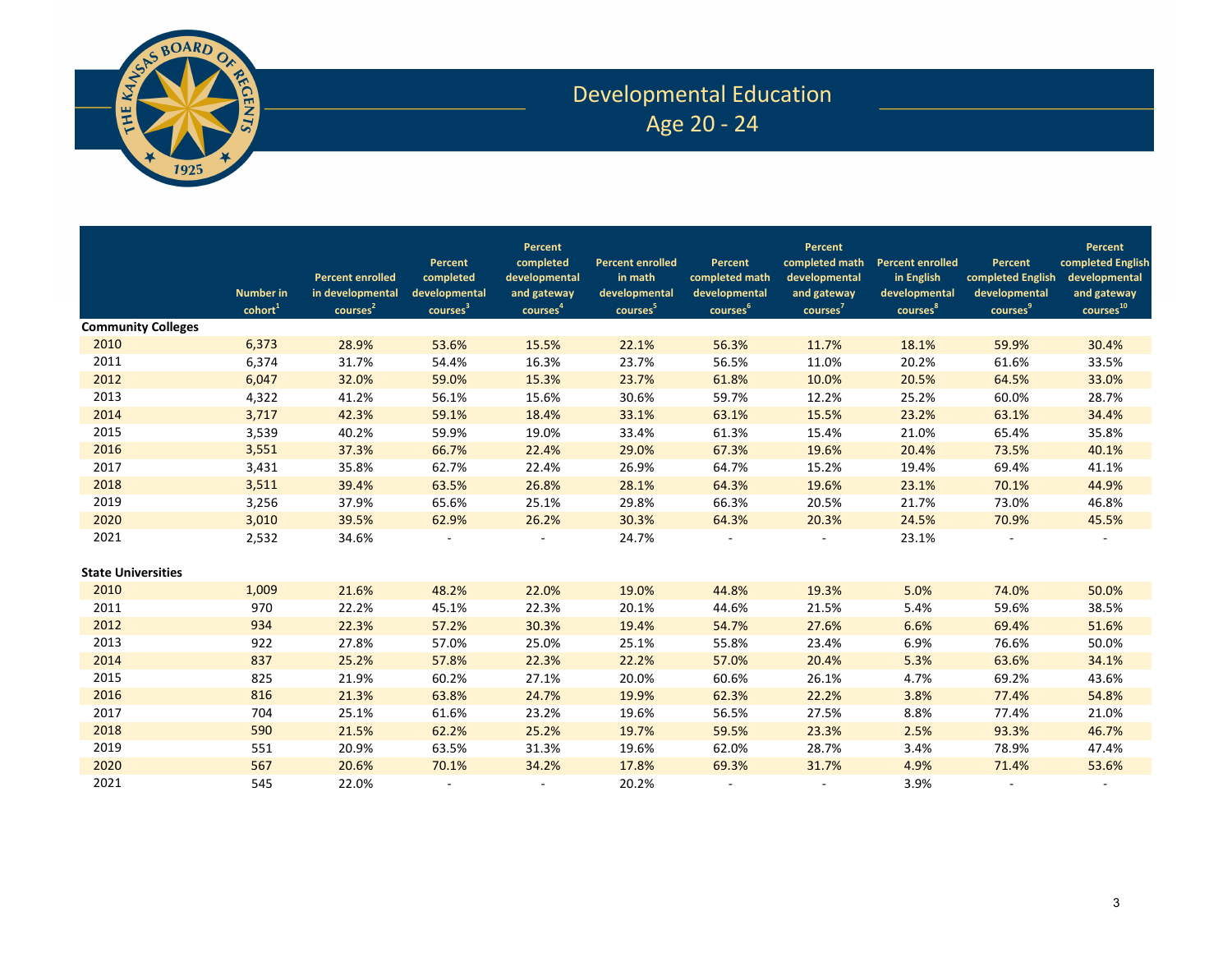

# Developmental Education Age 25 +

|                           | <b>Number in</b><br>$\text{cohort}^1$ | <b>Percent enrolled</b><br>in developmental<br>courses <sup>2</sup> | Percent<br>completed<br>developmental<br>courses <sup>3</sup> | Percent<br>completed<br>developmental<br>and gateway<br>courses <sup>4</sup> | <b>Percent enrolled</b><br>in math<br>developmental<br>courses <sup>5</sup> | Percent<br>completed math<br>developmental<br>courses <sup>6</sup> | <b>Percent</b><br>completed math<br>developmental<br>and gateway<br>courses <sup>7</sup> | <b>Percent enrolled</b><br>in English<br>developmental<br>courses <sup>8</sup> | Percent<br>completed English<br>developmental<br>courses <sup>9</sup> | Percent<br>completed English<br>developmental<br>and gateway<br>courses <sup>10</sup> |
|---------------------------|---------------------------------------|---------------------------------------------------------------------|---------------------------------------------------------------|------------------------------------------------------------------------------|-----------------------------------------------------------------------------|--------------------------------------------------------------------|------------------------------------------------------------------------------------------|--------------------------------------------------------------------------------|-----------------------------------------------------------------------|---------------------------------------------------------------------------------------|
| <b>Community Colleges</b> |                                       |                                                                     |                                                               |                                                                              |                                                                             |                                                                    |                                                                                          |                                                                                |                                                                       |                                                                                       |
| 2010                      | 7,494                                 | 19.6%                                                               | 73.0%                                                         | 16.8%                                                                        | 15.9%                                                                       | 75.5%                                                              | 12.4%                                                                                    | 10.2%                                                                          | 77.3%                                                                 | 31.3%                                                                                 |
| 2011                      | 6,590                                 | 23.6%                                                               | 68.3%                                                         | 17.8%                                                                        | 19.3%                                                                       | 69.4%                                                              | 14.3%                                                                                    | 11.7%                                                                          | 70.3%                                                                 | 32.0%                                                                                 |
| 2012                      | 6,329                                 | 24.5%                                                               | 69.1%                                                         | 15.8%                                                                        | 19.5%                                                                       | 71.6%                                                              | 11.9%                                                                                    | 13.1%                                                                          | 71.5%                                                                 | 28.8%                                                                                 |
| 2013                      | 4,292                                 | 30.6%                                                               | 63.3%                                                         | 15.3%                                                                        | 24.7%                                                                       | 67.6%                                                              | 13.0%                                                                                    | 15.9%                                                                          | 65.0%                                                                 | 26.6%                                                                                 |
| 2014                      | 3,470                                 | 30.5%                                                               | 64.3%                                                         | 16.5%                                                                        | 25.4%                                                                       | 67.5%                                                              | 15.4%                                                                                    | 13.3%                                                                          | 62.2%                                                                 | 28.5%                                                                                 |
| 2015                      | 2,878                                 | 26.5%                                                               | 66.1%                                                         | 18.0%                                                                        | 22.9%                                                                       | 68.8%                                                              | 17.0%                                                                                    | 9.8%                                                                           | 67.7%                                                                 | 33.0%                                                                                 |
| 2016                      | 2,676                                 | 25.3%                                                               | 72.0%                                                         | 20.9%                                                                        | 21.6%                                                                       | 73.1%                                                              | 20.1%                                                                                    | 9.4%                                                                           | 73.3%                                                                 | 35.1%                                                                                 |
| 2017                      | 2,472                                 | 24.2%                                                               | 70.5%                                                         | 22.8%                                                                        | 19.9%                                                                       | 70.9%                                                              | 18.7%                                                                                    | 9.3%                                                                           | 72.6%                                                                 | 40.4%                                                                                 |
| 2018                      | 2,329                                 | 25.5%                                                               | 68.1%                                                         | 22.7%                                                                        | 20.3%                                                                       | 68.7%                                                              | 19.9%                                                                                    | 9.8%                                                                           | 69.3%                                                                 | 38.6%                                                                                 |
| 2019                      | 2,092                                 | 26.8%                                                               | 72.7%                                                         | 23.4%                                                                        | 21.9%                                                                       | 71.7%                                                              | 19.6%                                                                                    | 10.6%                                                                          | 78.3%                                                                 | 45.2%                                                                                 |
| 2020                      | 2,019                                 | 26.0%                                                               | 64.9%                                                         | 23.3%                                                                        | 19.1%                                                                       | 65.5%                                                              | 17.1%                                                                                    | 13.1%                                                                          | 72.5%                                                                 | 45.3%                                                                                 |
| 2021                      | 1,688                                 | 21.9%                                                               |                                                               |                                                                              | 16.4%                                                                       |                                                                    |                                                                                          | 11.7%                                                                          |                                                                       |                                                                                       |
| <b>State Universities</b> |                                       |                                                                     |                                                               |                                                                              |                                                                             |                                                                    |                                                                                          |                                                                                |                                                                       |                                                                                       |
| 2010                      | 384                                   | 32.0%                                                               | 62.6%                                                         | 31.7%                                                                        | 28.6%                                                                       | 60.9%                                                              | 30.9%                                                                                    | 7.6%                                                                           | 69.0%                                                                 | 41.4%                                                                                 |
| 2011                      | 433                                   | 33.0%                                                               | 43.4%                                                         | 25.2%                                                                        | 28.9%                                                                       | 41.6%                                                              | 24.8%                                                                                    | 9.5%                                                                           | 53.7%                                                                 | 31.7%                                                                                 |
| 2012                      | 467                                   | 30.6%                                                               | 44.8%                                                         | 25.9%                                                                        | 27.4%                                                                       | 46.9%                                                              | 28.1%                                                                                    | 7.5%                                                                           | 40.0%                                                                 | 28.6%                                                                                 |
| 2013                      | 438                                   | 27.4%                                                               | 47.5%                                                         | 30.0%                                                                        | 23.5%                                                                       | 47.6%                                                              | 30.1%                                                                                    | 8.9%                                                                           | 51.3%                                                                 | 33.3%                                                                                 |
| 2014                      | 370                                   | 24.9%                                                               | 53.3%                                                         | 23.9%                                                                        | 23.0%                                                                       | 51.8%                                                              | 24.7%                                                                                    | 7.6%                                                                           | 57.1%                                                                 | 35.7%                                                                                 |
| 2015                      | 282                                   | 30.1%                                                               | 52.9%                                                         | 25.9%                                                                        | 27.7%                                                                       | 53.8%                                                              | 26.9%                                                                                    | 7.4%                                                                           | 57.1%                                                                 | 38.1%                                                                                 |
| 2016                      | 255                                   | 29.8%                                                               | 57.9%                                                         | 17.1%                                                                        | 29.0%                                                                       | 58.1%                                                              | 17.6%                                                                                    | 5.5%                                                                           | 85.7%                                                                 | 42.9%                                                                                 |
| 2017                      | 251                                   | 23.5%                                                               | 50.8%                                                         | 25.4%                                                                        | 22.3%                                                                       | 50.0%                                                              | 26.8%                                                                                    | 5.2%                                                                           | 61.5%                                                                 | 30.8%                                                                                 |
| 2018                      | 259                                   | 30.5%                                                               | 57.0%                                                         | 32.9%                                                                        | 29.0%                                                                       | 57.3%                                                              | 33.3%                                                                                    | 4.2%                                                                           | 45.5%                                                                 | 18.2%                                                                                 |
| 2019                      | 226                                   | 31.9%                                                               | 63.9%                                                         | 34.7%                                                                        | 29.6%                                                                       | 61.2%                                                              | 32.8%                                                                                    | 4.4%                                                                           | 90.0%                                                                 | 60.0%                                                                                 |
| 2020                      | 207                                   | 28.0%                                                               | 60.3%                                                         | 34.5%                                                                        | 27.5%                                                                       | 61.4%                                                              | 35.1%                                                                                    | 1.9%                                                                           | 75.0%                                                                 | 75.0%                                                                                 |
| 2021                      | 180                                   | 27.8%                                                               |                                                               | $\overline{\phantom{a}}$                                                     | 27.8%                                                                       | $\sim$                                                             |                                                                                          | 4.4%                                                                           | $\overline{\phantom{a}}$                                              |                                                                                       |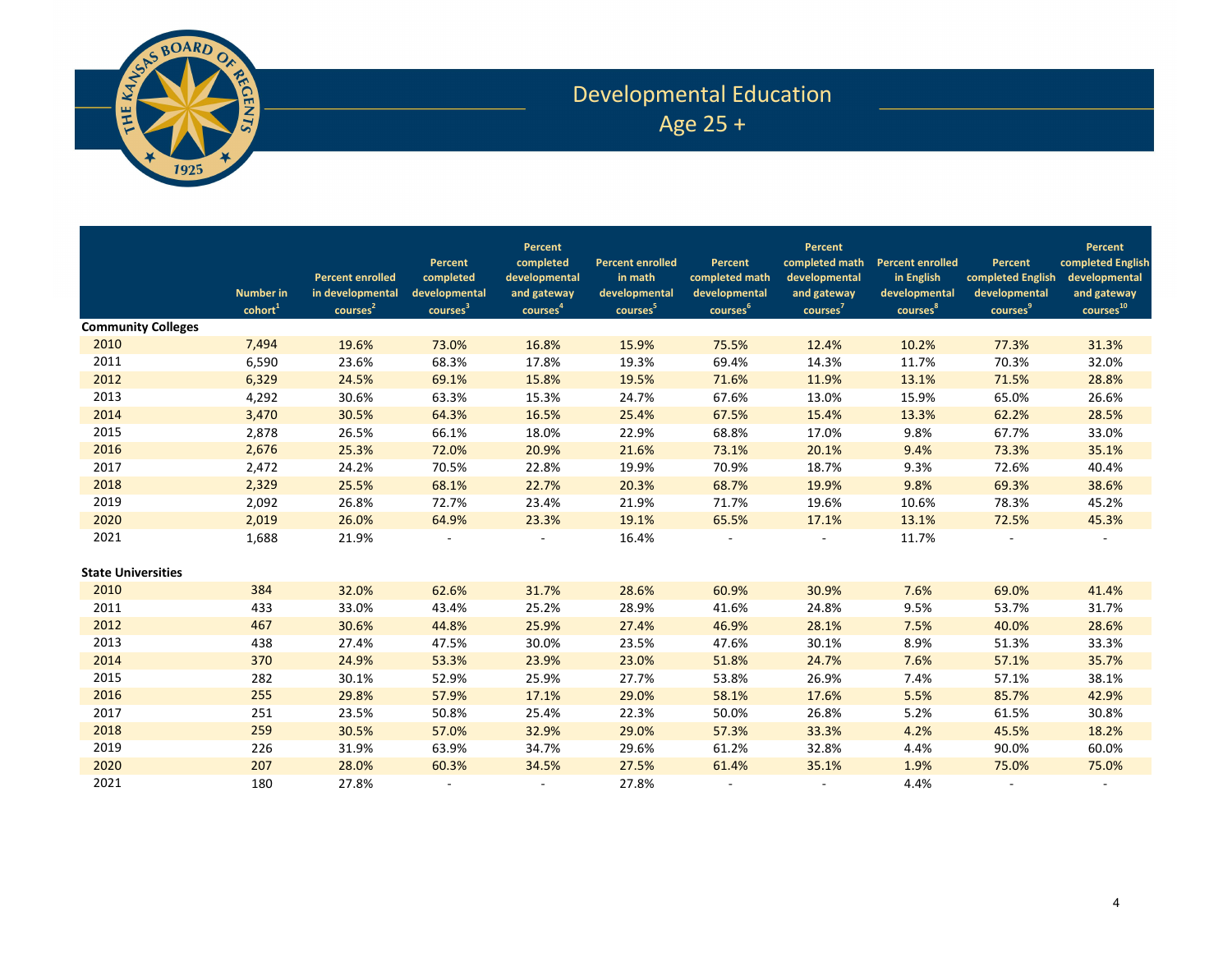

## Developmental Education Hispanic

|                           | <b>Number in</b><br>cohort <sup>1</sup> | <b>Percent enrolled</b><br>in developmental<br>courses <sup>2</sup> | Percent<br>completed<br>developmental<br>courses <sup>3</sup> | Percent<br>completed<br>developmental<br>and gateway<br>courses <sup>4</sup> | <b>Percent enrolled</b><br>in math<br>developmental<br>courses <sup>5</sup> | Percent<br>completed math<br>developmental<br>courses <sup>6</sup> | Percent<br>completed math<br>developmental<br>and gateway<br>courses <sup>7</sup> | <b>Percent enrolled</b><br>in English<br>developmental<br>courses <sup>8</sup> | Percent<br>completed English<br>developmental<br>courses <sup>9</sup> | Percent<br>completed English<br>developmental<br>and gateway<br>courses <sup>10</sup> |
|---------------------------|-----------------------------------------|---------------------------------------------------------------------|---------------------------------------------------------------|------------------------------------------------------------------------------|-----------------------------------------------------------------------------|--------------------------------------------------------------------|-----------------------------------------------------------------------------------|--------------------------------------------------------------------------------|-----------------------------------------------------------------------|---------------------------------------------------------------------------------------|
| <b>Community Colleges</b> |                                         |                                                                     |                                                               |                                                                              |                                                                             |                                                                    |                                                                                   |                                                                                |                                                                       |                                                                                       |
| 2010                      | 2,298                                   | 37.5%                                                               | 60.2%                                                         | 23.7%                                                                        | 24.3%                                                                       | 60.6%                                                              | 15.0%                                                                             | 26.1%                                                                          | 67.8%                                                                 | 40.0%                                                                                 |
| 2011                      | 2,886                                   | 42.3%                                                               | 61.0%                                                         | 21.1%                                                                        | 32.6%                                                                       | 64.5%                                                              | 16.9%                                                                             | 27.2%                                                                          | 67.3%                                                                 | 41.9%                                                                                 |
| 2012                      | 2,664                                   | 43.0%                                                               | 61.7%                                                         | 20.2%                                                                        | 30.9%                                                                       | 63.8%                                                              | 14.0%                                                                             | 28.7%                                                                          | 69.1%                                                                 | 37.8%                                                                                 |
| 2013                      | 2,457                                   | 45.7%                                                               | 60.4%                                                         | 19.3%                                                                        | 32.6%                                                                       | 62.1%                                                              | 12.6%                                                                             | 29.4%                                                                          | 67.3%                                                                 | 38.4%                                                                                 |
| 2014                      | 2,401                                   | 45.6%                                                               | 66.3%                                                         | 23.9%                                                                        | 34.5%                                                                       | 69.7%                                                              | 19.0%                                                                             | 27.1%                                                                          | 71.7%                                                                 | 46.6%                                                                                 |
| 2015                      | 2,456                                   | 46.8%                                                               | 63.3%                                                         | 25.2%                                                                        | 37.8%                                                                       | 63.5%                                                              | 20.6%                                                                             | 25.6%                                                                          | 73.9%                                                                 | 47.6%                                                                                 |
| 2016                      | 2,605                                   | 42.8%                                                               | 67.6%                                                         | 24.4%                                                                        | 32.2%                                                                       | 69.3%                                                              | 20.0%                                                                             | 24.9%                                                                          | 75.9%                                                                 | 46.0%                                                                                 |
| 2017                      | 2,731                                   | 42.6%                                                               | 66.3%                                                         | 29.0%                                                                        | 28.6%                                                                       | 67.3%                                                              | 20.0%                                                                             | 26.4%                                                                          | 72.0%                                                                 | 44.2%                                                                                 |
| 2018                      | 2,744                                   | 44.1%                                                               | 68.0%                                                         | 30.3%                                                                        | 30.6%                                                                       | 68.3%                                                              | 24.3%                                                                             | 26.7%                                                                          | 73.9%                                                                 | 48.3%                                                                                 |
| 2019                      | 2,861                                   | 44.0%                                                               | 68.2%                                                         | 29.8%                                                                        | 34.4%                                                                       | 69.5%                                                              | 24.6%                                                                             | 25.8%                                                                          | 74.8%                                                                 | 51.7%                                                                                 |
| 2020                      | 2,835                                   | 41.0%                                                               | 62.0%                                                         | 27.5%                                                                        | 30.5%                                                                       | 61.9%                                                              | 20.4%                                                                             | 28.0%                                                                          | 73.5%                                                                 | 47.0%                                                                                 |
| 2021                      | 2,698                                   | 33.7%                                                               |                                                               |                                                                              | 23.5%                                                                       |                                                                    |                                                                                   | 22.8%                                                                          |                                                                       |                                                                                       |
| <b>State Universities</b> |                                         |                                                                     |                                                               |                                                                              |                                                                             |                                                                    |                                                                                   |                                                                                |                                                                       |                                                                                       |
| 2010                      | 585                                     | 30.6%                                                               | 68.2%                                                         | 37.4%                                                                        | 27.9%                                                                       | 67.5%                                                              | 36.2%                                                                             | 8.0%                                                                           | 87.2%                                                                 | 68.1%                                                                                 |
| 2011                      | 710                                     | 23.8%                                                               | 60.9%                                                         | 29.6%                                                                        | 21.5%                                                                       | 61.4%                                                              | 28.1%                                                                             | 6.6%                                                                           | 72.3%                                                                 | 51.1%                                                                                 |
| 2012                      | 813                                     | 23.5%                                                               | 67.5%                                                         | 42.9%                                                                        | 19.7%                                                                       | 65.0%                                                              | 38.1%                                                                             | 7.6%                                                                           | 72.6%                                                                 | 56.5%                                                                                 |
| 2013                      | 903                                     | 24.9%                                                               | 71.6%                                                         | 43.1%                                                                        | 21.6%                                                                       | 69.2%                                                              | 40.0%                                                                             | 7.8%                                                                           | 84.3%                                                                 | 62.9%                                                                                 |
| 2014                      | 966                                     | 21.9%                                                               | 73.1%                                                         | 43.4%                                                                        | 18.8%                                                                       | 73.1%                                                              | 39.6%                                                                             | 5.9%                                                                           | 80.7%                                                                 | 66.7%                                                                                 |
| 2015                      | 984                                     | 24.7%                                                               | 77.0%                                                         | 44.4%                                                                        | 20.2%                                                                       | 74.4%                                                              | 41.2%                                                                             | 6.7%                                                                           | 87.9%                                                                 | 57.6%                                                                                 |
| 2016                      | 1,104                                   | 22.6%                                                               | 76.0%                                                         | 35.2%                                                                        | 20.7%                                                                       | 75.0%                                                              | 32.5%                                                                             | 4.8%                                                                           | 84.9%                                                                 | 67.9%                                                                                 |
| 2017                      | 1,105                                   | 18.6%                                                               | 73.2%                                                         | 37.6%                                                                        | 16.9%                                                                       | 71.7%                                                              | 34.2%                                                                             | 4.1%                                                                           | 86.7%                                                                 | 64.4%                                                                                 |
| 2018                      | 1,172                                   | 17.0%                                                               | 71.9%                                                         | 35.2%                                                                        | 15.5%                                                                       | 69.8%                                                              | 31.3%                                                                             | 4.0%                                                                           | 91.5%                                                                 | 68.1%                                                                                 |
| 2019                      | 1,195                                   | 14.0%                                                               | 65.3%                                                         | 39.5%                                                                        | 12.5%                                                                       | 64.4%                                                              | 37.6%                                                                             | 3.7%                                                                           | 77.3%                                                                 | 45.5%                                                                                 |
| 2020                      | 1,172                                   | 16.6%                                                               | 75.9%                                                         | 37.9%                                                                        | 14.4%                                                                       | 75.1%                                                              | 34.9%                                                                             | 4.8%                                                                           | 82.1%                                                                 | 57.1%                                                                                 |
| 2021                      | 1,133                                   | 18.2%                                                               |                                                               | $\sim$                                                                       | 15.4%                                                                       | $\sim$                                                             |                                                                                   | 5.0%                                                                           | $\overline{\phantom{a}}$                                              |                                                                                       |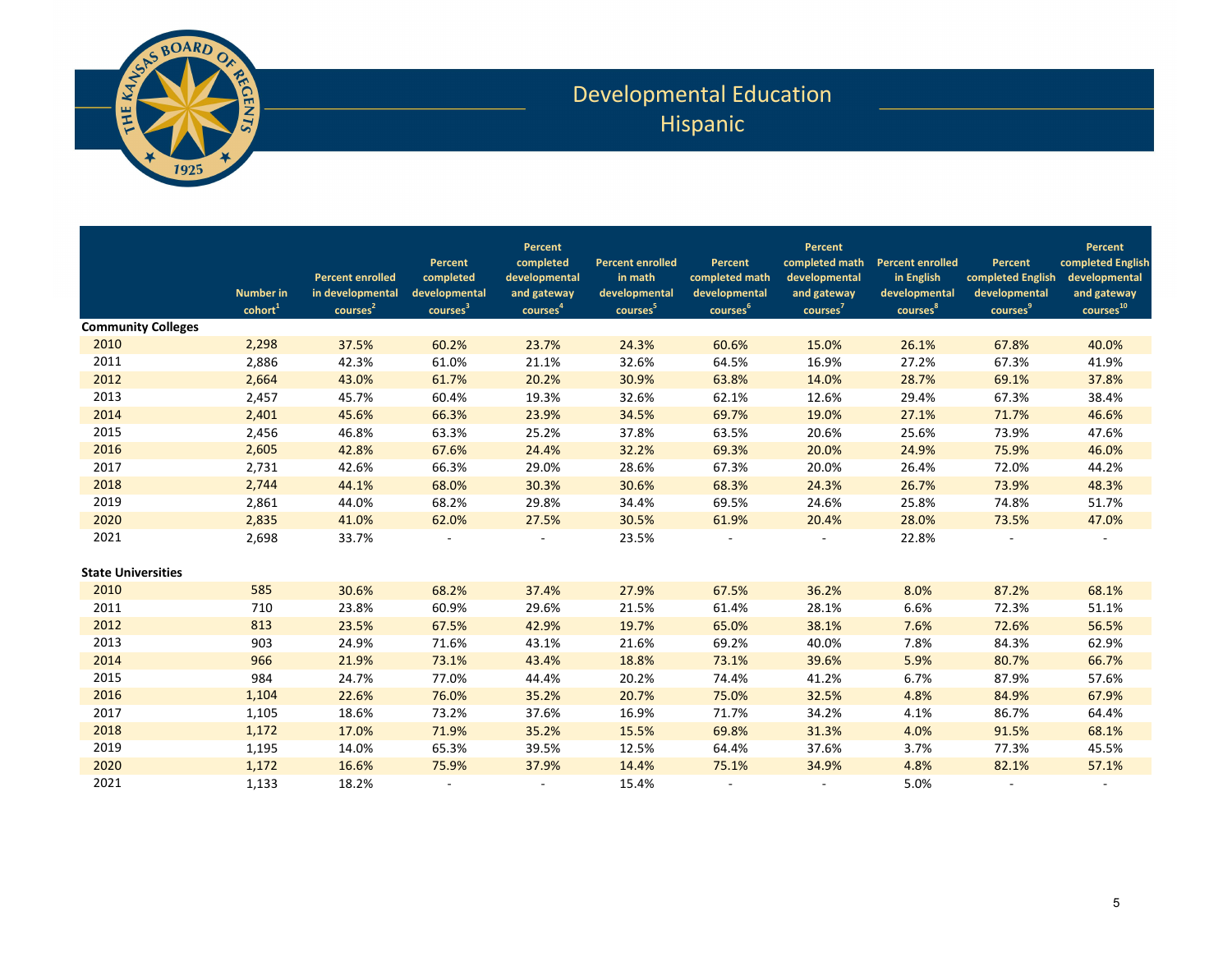

## Developmental Education African American, Non-Hispanic

|                           | <b>Number in</b><br>$\text{cohort}^1$ | <b>Percent enrolled</b><br>in developmental<br>courses <sup>2</sup> | Percent<br>completed<br>developmental<br>courses <sup>3</sup> | Percent<br>completed<br>developmental<br>and gateway<br>courses <sup>4</sup> | <b>Percent enrolled</b><br>in math<br>developmental<br>courses <sup>5</sup> | Percent<br>completed math<br>developmental<br>courses <sup>6</sup> | Percent<br>completed math<br>developmental<br>and gateway<br>courses <sup>7</sup> | <b>Percent enrolled</b><br>in English<br>developmental<br>courses <sup>8</sup> | Percent<br>completed English<br>developmental<br>courses <sup>9</sup> | Percent<br>completed English<br>developmental<br>and gateway<br>courses <sup>10</sup> |
|---------------------------|---------------------------------------|---------------------------------------------------------------------|---------------------------------------------------------------|------------------------------------------------------------------------------|-----------------------------------------------------------------------------|--------------------------------------------------------------------|-----------------------------------------------------------------------------------|--------------------------------------------------------------------------------|-----------------------------------------------------------------------|---------------------------------------------------------------------------------------|
| <b>Community Colleges</b> |                                       |                                                                     |                                                               |                                                                              |                                                                             |                                                                    |                                                                                   |                                                                                |                                                                       |                                                                                       |
| 2010                      | 3,085                                 | 44.2%                                                               | 50.3%                                                         | 14.3%                                                                        | 32.8%                                                                       | 53.3%                                                              | 10.6%                                                                             | 32.2%                                                                          | 61.2%                                                                 | 31.1%                                                                                 |
| 2011                      | 3,123                                 | 47.9%                                                               | 50.8%                                                         | 14.2%                                                                        | 35.7%                                                                       | 53.6%                                                              | 10.0%                                                                             | 35.0%                                                                          | 59.7%                                                                 | 29.6%                                                                                 |
| 2012                      | 3,369                                 | 46.7%                                                               | 55.4%                                                         | 15.3%                                                                        | 32.3%                                                                       | 58.7%                                                              | 10.9%                                                                             | 35.4%                                                                          | 65.0%                                                                 | 31.5%                                                                                 |
| 2013                      | 2,699                                 | 54.1%                                                               | 52.5%                                                         | 15.0%                                                                        | 39.1%                                                                       | 57.2%                                                              | 11.1%                                                                             | 39.8%                                                                          | 60.9%                                                                 | 30.9%                                                                                 |
| 2014                      | 2,467                                 | 56.0%                                                               | 54.8%                                                         | 17.9%                                                                        | 43.0%                                                                       | 59.2%                                                              | 15.6%                                                                             | 38.1%                                                                          | 60.4%                                                                 | 31.5%                                                                                 |
| 2015                      | 2,266                                 | 54.7%                                                               | 55.9%                                                         | 19.5%                                                                        | 42.2%                                                                       | 59.4%                                                              | 15.7%                                                                             | 35.3%                                                                          | 63.3%                                                                 | 36.9%                                                                                 |
| 2016                      | 2,033                                 | 47.6%                                                               | 57.3%                                                         | 19.4%                                                                        | 36.4%                                                                       | 58.3%                                                              | 14.4%                                                                             | 29.9%                                                                          | 66.7%                                                                 | 39.0%                                                                                 |
| 2017                      | 2,174                                 | 50.9%                                                               | 60.9%                                                         | 23.2%                                                                        | 37.9%                                                                       | 60.3%                                                              | 16.2%                                                                             | 31.2%                                                                          | 71.7%                                                                 | 41.7%                                                                                 |
| 2018                      | 2,342                                 | 54.0%                                                               | 60.9%                                                         | 23.7%                                                                        | 38.8%                                                                       | 62.0%                                                              | 17.6%                                                                             | 36.0%                                                                          | 69.0%                                                                 | 41.8%                                                                                 |
| 2019                      | 2,044                                 | 52.4%                                                               | 62.6%                                                         | 22.3%                                                                        | 39.7%                                                                       | 62.4%                                                              | 16.5%                                                                             | 35.4%                                                                          | 73.6%                                                                 | 43.4%                                                                                 |
| 2020                      | 1,894                                 | 52.4%                                                               | 58.2%                                                         | 22.4%                                                                        | 40.7%                                                                       | 60.9%                                                              | 17.9%                                                                             | 36.9%                                                                          | 67.0%                                                                 | 42.6%                                                                                 |
| 2021                      | 1,737                                 | 48.8%                                                               |                                                               |                                                                              | 34.6%                                                                       |                                                                    |                                                                                   | 35.9%                                                                          |                                                                       |                                                                                       |
| <b>State Universities</b> |                                       |                                                                     |                                                               |                                                                              |                                                                             |                                                                    |                                                                                   |                                                                                |                                                                       |                                                                                       |
| 2010                      | 666                                   | 42.0%                                                               | 60.7%                                                         | 36.4%                                                                        | 35.9%                                                                       | 58.6%                                                              | 30.5%                                                                             | 16.5%                                                                          | 80.0%                                                                 | 70.0%                                                                                 |
| 2011                      | 619                                   | 43.0%                                                               | 49.6%                                                         | 27.4%                                                                        | 38.6%                                                                       | 48.5%                                                              | 24.7%                                                                             | 15.7%                                                                          | 67.0%                                                                 | 49.5%                                                                                 |
| 2012                      | 667                                   | 40.6%                                                               | 55.4%                                                         | 26.6%                                                                        | 35.4%                                                                       | 57.2%                                                              | 27.1%                                                                             | 13.2%                                                                          | 68.2%                                                                 | 45.5%                                                                                 |
| 2013                      | 736                                   | 37.0%                                                               | 63.6%                                                         | 32.4%                                                                        | 30.6%                                                                       | 60.9%                                                              | 26.7%                                                                             | 13.2%                                                                          | 80.4%                                                                 | 67.0%                                                                                 |
| 2014                      | 659                                   | 39.0%                                                               | 70.0%                                                         | 36.2%                                                                        | 31.3%                                                                       | 67.5%                                                              | 30.1%                                                                             | 13.4%                                                                          | 77.3%                                                                 | 60.2%                                                                                 |
| 2015                      | 668                                   | 38.2%                                                               | 64.3%                                                         | 32.5%                                                                        | 31.7%                                                                       | 62.7%                                                              | 29.2%                                                                             | 11.7%                                                                          | 75.6%                                                                 | 47.4%                                                                                 |
| 2016                      | 534                                   | 37.1%                                                               | 69.2%                                                         | 37.4%                                                                        | 33.9%                                                                       | 68.5%                                                              | 34.3%                                                                             | 6.2%                                                                           | 75.8%                                                                 | 60.6%                                                                                 |
| 2017                      | 547                                   | 34.0%                                                               | 67.7%                                                         | 39.8%                                                                        | 32.7%                                                                       | 67.6%                                                              | 38.5%                                                                             | 6.0%                                                                           | 72.7%                                                                 | 57.6%                                                                                 |
| 2018                      | 526                                   | 33.3%                                                               | 64.0%                                                         | 31.4%                                                                        | 29.5%                                                                       | 61.3%                                                              | 29.0%                                                                             | 8.6%                                                                           | 86.7%                                                                 | 57.8%                                                                                 |
| 2019                      | 481                                   | 28.1%                                                               | 66.7%                                                         | 38.5%                                                                        | 25.8%                                                                       | 64.5%                                                              | 35.5%                                                                             | 7.9%                                                                           | 94.7%                                                                 | 73.7%                                                                                 |
| 2020                      | 476                                   | 27.9%                                                               | 69.2%                                                         | 36.1%                                                                        | 25.6%                                                                       | 72.1%                                                              | 35.2%                                                                             | 6.7%                                                                           | 59.4%                                                                 | 46.9%                                                                                 |
| 2021                      | 420                                   | 27.4%                                                               |                                                               | $\sim$                                                                       | 25.0%                                                                       | $\sim$                                                             |                                                                                   | 7.6%                                                                           | $\overline{\phantom{a}}$                                              |                                                                                       |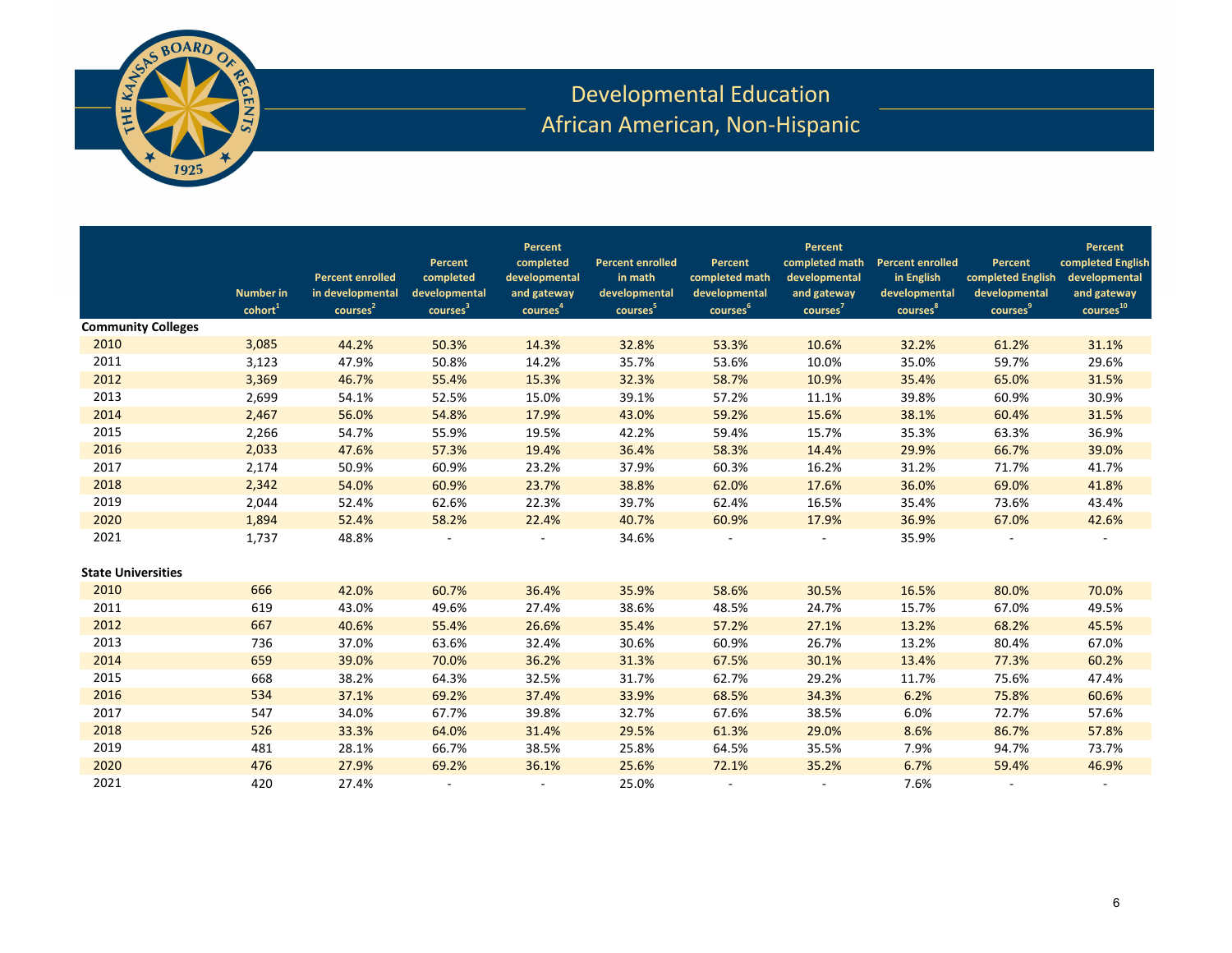

## Developmental Education White, Non-Hispanic

| Percent<br>Percent<br>Percent<br>completed math<br>completed English<br>completed<br><b>Percent enrolled</b><br><b>Percent enrolled</b><br>Percent<br>Percent<br>Percent<br>developmental<br><b>Percent enrolled</b><br>completed<br>developmental<br>in math<br>completed math<br>in English<br>completed English<br>developmental<br>in developmental<br>developmental<br>developmental<br>developmental<br>developmental<br>developmental<br>and gateway<br><b>Number in</b><br>and gateway<br>and gateway<br>$\,$ courses $^{10}$<br>courses <sup>3</sup><br>courses <sup>8</sup><br>courses <sup>9</sup><br>courses <sup>4</sup><br>courses <sup>5</sup><br>courses <sup>6</sup><br>courses <sup>7</sup><br>cohort <sup>1</sup><br>courses <sup>2</sup><br><b>Community Colleges</b><br>2010<br>17,322<br>27.2%<br>66.3%<br>23.1%<br>21.5%<br>67.8%<br>17.9%<br>14.3%<br>70.9%<br>42.2%<br>2011<br>30.0%<br>22.4%<br>24.2%<br>66.1%<br>17.9%<br>69.8%<br>41.6%<br>16,296<br>64.6%<br>15.3%<br>2012<br>15,877<br>28.9%<br>65.8%<br>21.7%<br>22.4%<br>67.9%<br>16.2%<br>15.5%<br>70.0%<br>39.1%<br>2013<br>39.4%<br>12,556<br>33.6%<br>64.6%<br>22.8%<br>26.0%<br>67.0%<br>17.9%<br>18.3%<br>66.8%<br>2014<br>11,547<br>33.4%<br>67.7%<br>26.6%<br>70.0%<br>45.6%<br>27.3%<br>22.4%<br>14.6%<br>70.9%<br>2015<br>31.7%<br>68.8%<br>27.2%<br>23.5%<br>45.9%<br>10,683<br>26.6%<br>70.3%<br>12.7%<br>70.8%<br>2016<br>10,344<br>28.3%<br>69.7%<br>28.1%<br>70.3%<br>23.6%<br>47.1%<br>22.7%<br>12.3%<br>73.4%<br>2017<br>28.5%<br>29.3%<br>52.2%<br>9,698<br>70.8%<br>22.8%<br>72.2%<br>23.1%<br>12.1%<br>73.7%<br>2018<br>9,766<br>50.0%<br>29.2%<br>67.1%<br>29.5%<br>23.8%<br>68.2%<br>25.3%<br>12.8%<br>71.7%<br>2019<br>28.9%<br>27.9%<br>67.7%<br>48.9%<br>9,145<br>66.9%<br>24.2%<br>23.8%<br>12.0%<br>71.8%<br>2020<br>8,829<br>25.8%<br>27.9%<br>20.1%<br>23.1%<br>47.4%<br>64.0%<br>65.0%<br>13.1%<br>70.7%<br>2021<br>8,135<br>20.9%<br>15.8%<br>11.5%<br>2010<br>9,435<br>14.0%<br>61.4%<br>69.3%<br>39.1%<br>13.0%<br>68.3%<br>37.3%<br>2.1%<br>82.2%<br>2011<br>9,219<br>13.5%<br>66.7%<br>38.1%<br>66.6%<br>36.7%<br>77.8%<br>60.9%<br>12.6%<br>2.2%<br>2012<br>9,230<br>70.2%<br>60.9%<br>13.4%<br>71.1%<br>40.8%<br>12.2%<br>40.1%<br>2.5%<br>82.8%<br>2013<br>9,399<br>12.5%<br>69.9%<br>39.3%<br>11.4%<br>69.7%<br>37.7%<br>74.2%<br>56.6%<br>2.4%<br>2014<br>9,621<br>12.3%<br>84.2%<br>59.9%<br>74.5%<br>40.1%<br>11.1%<br>73.4%<br>37.9%<br>2.1%<br>2015<br>12.2%<br>76.1%<br>66.0%<br>9,482<br>76.7%<br>42.5%<br>10.9%<br>40.2%<br>2.0%<br>84.0%<br>2016<br>57.7%<br>9,119<br>10.3%<br>76.1%<br>39.0%<br>9.8%<br>75.6%<br>37.6%<br>1.1%<br>84.5% |                           |       |      |       |       |      |       |       |      |       |       |
|--------------------------------------------------------------------------------------------------------------------------------------------------------------------------------------------------------------------------------------------------------------------------------------------------------------------------------------------------------------------------------------------------------------------------------------------------------------------------------------------------------------------------------------------------------------------------------------------------------------------------------------------------------------------------------------------------------------------------------------------------------------------------------------------------------------------------------------------------------------------------------------------------------------------------------------------------------------------------------------------------------------------------------------------------------------------------------------------------------------------------------------------------------------------------------------------------------------------------------------------------------------------------------------------------------------------------------------------------------------------------------------------------------------------------------------------------------------------------------------------------------------------------------------------------------------------------------------------------------------------------------------------------------------------------------------------------------------------------------------------------------------------------------------------------------------------------------------------------------------------------------------------------------------------------------------------------------------------------------------------------------------------------------------------------------------------------------------------------------------------------------------------------------------------------------------------------------------------------------------------------------------------------------------------------------------------------------------------------------------------------------------------------------------------------------------------------------------------------------------------------------------------------------------------------------------------------------------------------------------------------------------------------------------------------|---------------------------|-------|------|-------|-------|------|-------|-------|------|-------|-------|
|                                                                                                                                                                                                                                                                                                                                                                                                                                                                                                                                                                                                                                                                                                                                                                                                                                                                                                                                                                                                                                                                                                                                                                                                                                                                                                                                                                                                                                                                                                                                                                                                                                                                                                                                                                                                                                                                                                                                                                                                                                                                                                                                                                                                                                                                                                                                                                                                                                                                                                                                                                                                                                                                          |                           |       |      |       |       |      |       |       |      |       |       |
|                                                                                                                                                                                                                                                                                                                                                                                                                                                                                                                                                                                                                                                                                                                                                                                                                                                                                                                                                                                                                                                                                                                                                                                                                                                                                                                                                                                                                                                                                                                                                                                                                                                                                                                                                                                                                                                                                                                                                                                                                                                                                                                                                                                                                                                                                                                                                                                                                                                                                                                                                                                                                                                                          |                           |       |      |       |       |      |       |       |      |       |       |
|                                                                                                                                                                                                                                                                                                                                                                                                                                                                                                                                                                                                                                                                                                                                                                                                                                                                                                                                                                                                                                                                                                                                                                                                                                                                                                                                                                                                                                                                                                                                                                                                                                                                                                                                                                                                                                                                                                                                                                                                                                                                                                                                                                                                                                                                                                                                                                                                                                                                                                                                                                                                                                                                          |                           |       |      |       |       |      |       |       |      |       |       |
|                                                                                                                                                                                                                                                                                                                                                                                                                                                                                                                                                                                                                                                                                                                                                                                                                                                                                                                                                                                                                                                                                                                                                                                                                                                                                                                                                                                                                                                                                                                                                                                                                                                                                                                                                                                                                                                                                                                                                                                                                                                                                                                                                                                                                                                                                                                                                                                                                                                                                                                                                                                                                                                                          |                           |       |      |       |       |      |       |       |      |       |       |
|                                                                                                                                                                                                                                                                                                                                                                                                                                                                                                                                                                                                                                                                                                                                                                                                                                                                                                                                                                                                                                                                                                                                                                                                                                                                                                                                                                                                                                                                                                                                                                                                                                                                                                                                                                                                                                                                                                                                                                                                                                                                                                                                                                                                                                                                                                                                                                                                                                                                                                                                                                                                                                                                          |                           |       |      |       |       |      |       |       |      |       |       |
|                                                                                                                                                                                                                                                                                                                                                                                                                                                                                                                                                                                                                                                                                                                                                                                                                                                                                                                                                                                                                                                                                                                                                                                                                                                                                                                                                                                                                                                                                                                                                                                                                                                                                                                                                                                                                                                                                                                                                                                                                                                                                                                                                                                                                                                                                                                                                                                                                                                                                                                                                                                                                                                                          |                           |       |      |       |       |      |       |       |      |       |       |
|                                                                                                                                                                                                                                                                                                                                                                                                                                                                                                                                                                                                                                                                                                                                                                                                                                                                                                                                                                                                                                                                                                                                                                                                                                                                                                                                                                                                                                                                                                                                                                                                                                                                                                                                                                                                                                                                                                                                                                                                                                                                                                                                                                                                                                                                                                                                                                                                                                                                                                                                                                                                                                                                          |                           |       |      |       |       |      |       |       |      |       |       |
|                                                                                                                                                                                                                                                                                                                                                                                                                                                                                                                                                                                                                                                                                                                                                                                                                                                                                                                                                                                                                                                                                                                                                                                                                                                                                                                                                                                                                                                                                                                                                                                                                                                                                                                                                                                                                                                                                                                                                                                                                                                                                                                                                                                                                                                                                                                                                                                                                                                                                                                                                                                                                                                                          |                           |       |      |       |       |      |       |       |      |       |       |
|                                                                                                                                                                                                                                                                                                                                                                                                                                                                                                                                                                                                                                                                                                                                                                                                                                                                                                                                                                                                                                                                                                                                                                                                                                                                                                                                                                                                                                                                                                                                                                                                                                                                                                                                                                                                                                                                                                                                                                                                                                                                                                                                                                                                                                                                                                                                                                                                                                                                                                                                                                                                                                                                          |                           |       |      |       |       |      |       |       |      |       |       |
|                                                                                                                                                                                                                                                                                                                                                                                                                                                                                                                                                                                                                                                                                                                                                                                                                                                                                                                                                                                                                                                                                                                                                                                                                                                                                                                                                                                                                                                                                                                                                                                                                                                                                                                                                                                                                                                                                                                                                                                                                                                                                                                                                                                                                                                                                                                                                                                                                                                                                                                                                                                                                                                                          |                           |       |      |       |       |      |       |       |      |       |       |
|                                                                                                                                                                                                                                                                                                                                                                                                                                                                                                                                                                                                                                                                                                                                                                                                                                                                                                                                                                                                                                                                                                                                                                                                                                                                                                                                                                                                                                                                                                                                                                                                                                                                                                                                                                                                                                                                                                                                                                                                                                                                                                                                                                                                                                                                                                                                                                                                                                                                                                                                                                                                                                                                          |                           |       |      |       |       |      |       |       |      |       |       |
|                                                                                                                                                                                                                                                                                                                                                                                                                                                                                                                                                                                                                                                                                                                                                                                                                                                                                                                                                                                                                                                                                                                                                                                                                                                                                                                                                                                                                                                                                                                                                                                                                                                                                                                                                                                                                                                                                                                                                                                                                                                                                                                                                                                                                                                                                                                                                                                                                                                                                                                                                                                                                                                                          |                           |       |      |       |       |      |       |       |      |       |       |
|                                                                                                                                                                                                                                                                                                                                                                                                                                                                                                                                                                                                                                                                                                                                                                                                                                                                                                                                                                                                                                                                                                                                                                                                                                                                                                                                                                                                                                                                                                                                                                                                                                                                                                                                                                                                                                                                                                                                                                                                                                                                                                                                                                                                                                                                                                                                                                                                                                                                                                                                                                                                                                                                          |                           |       |      |       |       |      |       |       |      |       |       |
|                                                                                                                                                                                                                                                                                                                                                                                                                                                                                                                                                                                                                                                                                                                                                                                                                                                                                                                                                                                                                                                                                                                                                                                                                                                                                                                                                                                                                                                                                                                                                                                                                                                                                                                                                                                                                                                                                                                                                                                                                                                                                                                                                                                                                                                                                                                                                                                                                                                                                                                                                                                                                                                                          |                           |       |      |       |       |      |       |       |      |       |       |
|                                                                                                                                                                                                                                                                                                                                                                                                                                                                                                                                                                                                                                                                                                                                                                                                                                                                                                                                                                                                                                                                                                                                                                                                                                                                                                                                                                                                                                                                                                                                                                                                                                                                                                                                                                                                                                                                                                                                                                                                                                                                                                                                                                                                                                                                                                                                                                                                                                                                                                                                                                                                                                                                          |                           |       |      |       |       |      |       |       |      |       |       |
|                                                                                                                                                                                                                                                                                                                                                                                                                                                                                                                                                                                                                                                                                                                                                                                                                                                                                                                                                                                                                                                                                                                                                                                                                                                                                                                                                                                                                                                                                                                                                                                                                                                                                                                                                                                                                                                                                                                                                                                                                                                                                                                                                                                                                                                                                                                                                                                                                                                                                                                                                                                                                                                                          |                           |       |      |       |       |      |       |       |      |       |       |
|                                                                                                                                                                                                                                                                                                                                                                                                                                                                                                                                                                                                                                                                                                                                                                                                                                                                                                                                                                                                                                                                                                                                                                                                                                                                                                                                                                                                                                                                                                                                                                                                                                                                                                                                                                                                                                                                                                                                                                                                                                                                                                                                                                                                                                                                                                                                                                                                                                                                                                                                                                                                                                                                          |                           |       |      |       |       |      |       |       |      |       |       |
|                                                                                                                                                                                                                                                                                                                                                                                                                                                                                                                                                                                                                                                                                                                                                                                                                                                                                                                                                                                                                                                                                                                                                                                                                                                                                                                                                                                                                                                                                                                                                                                                                                                                                                                                                                                                                                                                                                                                                                                                                                                                                                                                                                                                                                                                                                                                                                                                                                                                                                                                                                                                                                                                          |                           |       |      |       |       |      |       |       |      |       |       |
|                                                                                                                                                                                                                                                                                                                                                                                                                                                                                                                                                                                                                                                                                                                                                                                                                                                                                                                                                                                                                                                                                                                                                                                                                                                                                                                                                                                                                                                                                                                                                                                                                                                                                                                                                                                                                                                                                                                                                                                                                                                                                                                                                                                                                                                                                                                                                                                                                                                                                                                                                                                                                                                                          |                           |       |      |       |       |      |       |       |      |       |       |
|                                                                                                                                                                                                                                                                                                                                                                                                                                                                                                                                                                                                                                                                                                                                                                                                                                                                                                                                                                                                                                                                                                                                                                                                                                                                                                                                                                                                                                                                                                                                                                                                                                                                                                                                                                                                                                                                                                                                                                                                                                                                                                                                                                                                                                                                                                                                                                                                                                                                                                                                                                                                                                                                          | <b>State Universities</b> |       |      |       |       |      |       |       |      |       |       |
|                                                                                                                                                                                                                                                                                                                                                                                                                                                                                                                                                                                                                                                                                                                                                                                                                                                                                                                                                                                                                                                                                                                                                                                                                                                                                                                                                                                                                                                                                                                                                                                                                                                                                                                                                                                                                                                                                                                                                                                                                                                                                                                                                                                                                                                                                                                                                                                                                                                                                                                                                                                                                                                                          |                           |       |      |       |       |      |       |       |      |       |       |
|                                                                                                                                                                                                                                                                                                                                                                                                                                                                                                                                                                                                                                                                                                                                                                                                                                                                                                                                                                                                                                                                                                                                                                                                                                                                                                                                                                                                                                                                                                                                                                                                                                                                                                                                                                                                                                                                                                                                                                                                                                                                                                                                                                                                                                                                                                                                                                                                                                                                                                                                                                                                                                                                          |                           |       |      |       |       |      |       |       |      |       |       |
|                                                                                                                                                                                                                                                                                                                                                                                                                                                                                                                                                                                                                                                                                                                                                                                                                                                                                                                                                                                                                                                                                                                                                                                                                                                                                                                                                                                                                                                                                                                                                                                                                                                                                                                                                                                                                                                                                                                                                                                                                                                                                                                                                                                                                                                                                                                                                                                                                                                                                                                                                                                                                                                                          |                           |       |      |       |       |      |       |       |      |       |       |
|                                                                                                                                                                                                                                                                                                                                                                                                                                                                                                                                                                                                                                                                                                                                                                                                                                                                                                                                                                                                                                                                                                                                                                                                                                                                                                                                                                                                                                                                                                                                                                                                                                                                                                                                                                                                                                                                                                                                                                                                                                                                                                                                                                                                                                                                                                                                                                                                                                                                                                                                                                                                                                                                          |                           |       |      |       |       |      |       |       |      |       |       |
|                                                                                                                                                                                                                                                                                                                                                                                                                                                                                                                                                                                                                                                                                                                                                                                                                                                                                                                                                                                                                                                                                                                                                                                                                                                                                                                                                                                                                                                                                                                                                                                                                                                                                                                                                                                                                                                                                                                                                                                                                                                                                                                                                                                                                                                                                                                                                                                                                                                                                                                                                                                                                                                                          |                           |       |      |       |       |      |       |       |      |       |       |
|                                                                                                                                                                                                                                                                                                                                                                                                                                                                                                                                                                                                                                                                                                                                                                                                                                                                                                                                                                                                                                                                                                                                                                                                                                                                                                                                                                                                                                                                                                                                                                                                                                                                                                                                                                                                                                                                                                                                                                                                                                                                                                                                                                                                                                                                                                                                                                                                                                                                                                                                                                                                                                                                          |                           |       |      |       |       |      |       |       |      |       |       |
|                                                                                                                                                                                                                                                                                                                                                                                                                                                                                                                                                                                                                                                                                                                                                                                                                                                                                                                                                                                                                                                                                                                                                                                                                                                                                                                                                                                                                                                                                                                                                                                                                                                                                                                                                                                                                                                                                                                                                                                                                                                                                                                                                                                                                                                                                                                                                                                                                                                                                                                                                                                                                                                                          |                           |       |      |       |       |      |       |       |      |       |       |
|                                                                                                                                                                                                                                                                                                                                                                                                                                                                                                                                                                                                                                                                                                                                                                                                                                                                                                                                                                                                                                                                                                                                                                                                                                                                                                                                                                                                                                                                                                                                                                                                                                                                                                                                                                                                                                                                                                                                                                                                                                                                                                                                                                                                                                                                                                                                                                                                                                                                                                                                                                                                                                                                          | 2017                      | 9,284 | 9.1% | 75.4% | 42.7% | 8.7% | 75.7% | 42.1% | 0.9% | 79.3% | 60.9% |
| 2018<br>8.0%<br>38.6%<br>73.4%<br>37.2%<br>63.6%<br>9,041<br>73.9%<br>7.6%<br>0.7%<br>83.3%                                                                                                                                                                                                                                                                                                                                                                                                                                                                                                                                                                                                                                                                                                                                                                                                                                                                                                                                                                                                                                                                                                                                                                                                                                                                                                                                                                                                                                                                                                                                                                                                                                                                                                                                                                                                                                                                                                                                                                                                                                                                                                                                                                                                                                                                                                                                                                                                                                                                                                                                                                              |                           |       |      |       |       |      |       |       |      |       |       |
| 2019<br>60.3%<br>9,222<br>7.0%<br>70.0%<br>38.3%<br>6.7%<br>69.1%<br>37.1%<br>0.6%<br>84.5%                                                                                                                                                                                                                                                                                                                                                                                                                                                                                                                                                                                                                                                                                                                                                                                                                                                                                                                                                                                                                                                                                                                                                                                                                                                                                                                                                                                                                                                                                                                                                                                                                                                                                                                                                                                                                                                                                                                                                                                                                                                                                                                                                                                                                                                                                                                                                                                                                                                                                                                                                                              |                           |       |      |       |       |      |       |       |      |       |       |
| 2020<br>59.7%<br>8,901<br>7.4%<br>77.5%<br>43.7%<br>7.1%<br>77.7%<br>0.8%<br>83.6%<br>43.6%                                                                                                                                                                                                                                                                                                                                                                                                                                                                                                                                                                                                                                                                                                                                                                                                                                                                                                                                                                                                                                                                                                                                                                                                                                                                                                                                                                                                                                                                                                                                                                                                                                                                                                                                                                                                                                                                                                                                                                                                                                                                                                                                                                                                                                                                                                                                                                                                                                                                                                                                                                              |                           |       |      |       |       |      |       |       |      |       |       |
| 2021<br>8,185<br>7.4%<br>6.7%<br>1.1%<br>$\sim$<br>$\sim$                                                                                                                                                                                                                                                                                                                                                                                                                                                                                                                                                                                                                                                                                                                                                                                                                                                                                                                                                                                                                                                                                                                                                                                                                                                                                                                                                                                                                                                                                                                                                                                                                                                                                                                                                                                                                                                                                                                                                                                                                                                                                                                                                                                                                                                                                                                                                                                                                                                                                                                                                                                                                |                           |       |      |       |       |      |       |       |      |       |       |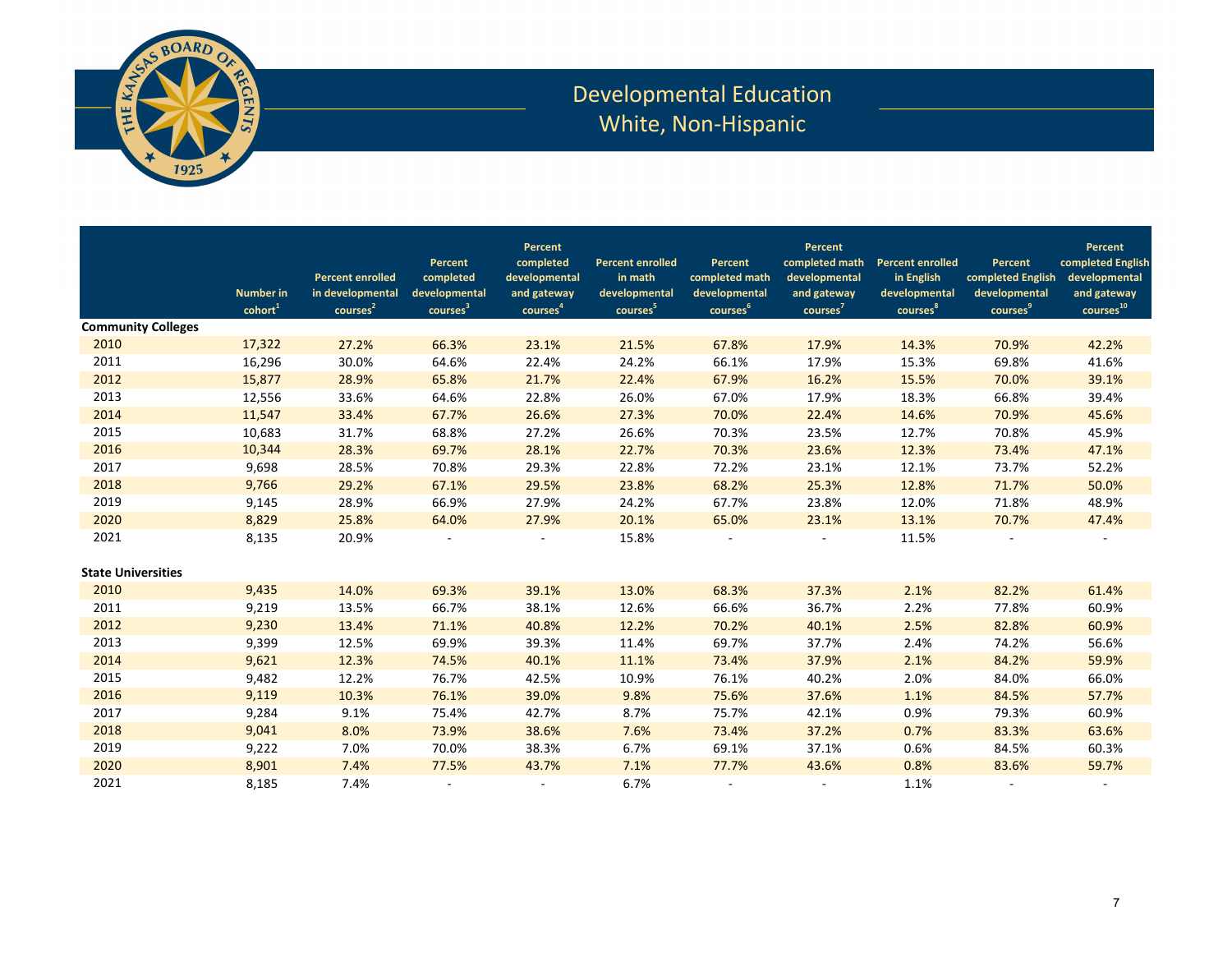

## Developmental Education Other Race

|                           | <b>Number in</b><br>$\text{cohort}^1$ | <b>Percent enrolled</b><br>in developmental<br>courses <sup>2</sup> | Percent<br>completed<br>developmental<br>courses <sup>3</sup> | Percent<br>completed<br>developmental<br>and gateway<br>courses <sup>4</sup> | <b>Percent enrolled</b><br>in math<br>developmental<br>courses <sup>5</sup> | Percent<br>completed math<br>developmental<br>courses <sup>6</sup> | Percent<br>completed math<br>developmental<br>and gateway<br>courses <sup>7</sup> | <b>Percent enrolled</b><br>in English<br>developmental<br>courses <sup>8</sup> | Percent<br>completed English<br>developmental<br>courses <sup>9</sup> | Percent<br>completed English<br>developmental<br>and gateway<br>courses <sup>10</sup> |
|---------------------------|---------------------------------------|---------------------------------------------------------------------|---------------------------------------------------------------|------------------------------------------------------------------------------|-----------------------------------------------------------------------------|--------------------------------------------------------------------|-----------------------------------------------------------------------------------|--------------------------------------------------------------------------------|-----------------------------------------------------------------------|---------------------------------------------------------------------------------------|
| <b>Community Colleges</b> |                                       |                                                                     |                                                               |                                                                              |                                                                             |                                                                    |                                                                                   |                                                                                |                                                                       |                                                                                       |
| 2010                      | 3,604                                 | 33.2%                                                               | 64.2%                                                         | 23.8%                                                                        | 24.3%                                                                       | 66.0%                                                              | 16.3%                                                                             | 20.4%                                                                          | 68.0%                                                                 | 40.3%                                                                                 |
| 2011                      | 3,269                                 | 36.5%                                                               | 65.2%                                                         | 27.9%                                                                        | 22.9%                                                                       | 64.5%                                                              | 18.6%                                                                             | 25.4%                                                                          | 72.1%                                                                 | 41.6%                                                                                 |
| 2012                      | 2,611                                 | 38.8%                                                               | 69.9%                                                         | 27.3%                                                                        | 26.5%                                                                       | 69.2%                                                              | 18.4%                                                                             | 24.8%                                                                          | 75.1%                                                                 | 45.7%                                                                                 |
| 2013                      | 2,596                                 | 39.9%                                                               | 65.9%                                                         | 25.7%                                                                        | 29.1%                                                                       | 67.3%                                                              | 19.6%                                                                             | 24.8%                                                                          | 70.8%                                                                 | 44.5%                                                                                 |
| 2014                      | 2,331                                 | 40.6%                                                               | 67.8%                                                         | 27.0%                                                                        | 29.9%                                                                       | 68.3%                                                              | 21.8%                                                                             | 23.3%                                                                          | 72.7%                                                                 | 42.3%                                                                                 |
| 2015                      | 2,407                                 | 39.1%                                                               | 69.5%                                                         | 28.8%                                                                        | 30.8%                                                                       | 71.1%                                                              | 24.7%                                                                             | 20.5%                                                                          | 73.9%                                                                 | 46.4%                                                                                 |
| 2016                      | 2,670                                 | 39.4%                                                               | 74.9%                                                         | 29.7%                                                                        | 28.5%                                                                       | 75.0%                                                              | 25.9%                                                                             | 22.6%                                                                          | 81.3%                                                                 | 46.9%                                                                                 |
| 2017                      | 2,521                                 | 36.5%                                                               | 71.5%                                                         | 33.2%                                                                        | 26.7%                                                                       | 71.8%                                                              | 25.5%                                                                             | 21.5%                                                                          | 78.7%                                                                 | 54.0%                                                                                 |
| 2018                      | 2,456                                 | 37.8%                                                               | 69.2%                                                         | 37.0%                                                                        | 28.0%                                                                       | 68.6%                                                              | 28.7%                                                                             | 21.1%                                                                          | 76.1%                                                                 | 57.7%                                                                                 |
| 2019                      | 2,541                                 | 39.1%                                                               | 67.7%                                                         | 32.7%                                                                        | 29.3%                                                                       | 67.5%                                                              | 26.6%                                                                             | 22.9%                                                                          | 73.5%                                                                 | 52.9%                                                                                 |
| 2020                      | 2,739                                 | 37.8%                                                               | 68.4%                                                         | 32.1%                                                                        | 27.5%                                                                       | 68.9%                                                              | 25.8%                                                                             | 23.0%                                                                          | 74.8%                                                                 | 50.6%                                                                                 |
| 2021                      | 2,368                                 | 30.5%                                                               |                                                               |                                                                              | 20.9%                                                                       |                                                                    |                                                                                   | 20.0%                                                                          |                                                                       |                                                                                       |
| <b>State Universities</b> |                                       |                                                                     |                                                               |                                                                              |                                                                             |                                                                    |                                                                                   |                                                                                |                                                                       |                                                                                       |
| 2010                      | 1,553                                 | 13.2%                                                               | 72.7%                                                         | 36.6%                                                                        | 11.1%                                                                       | 70.3%                                                              | 35.5%                                                                             | 4.1%                                                                           | 84.1%                                                                 | 55.6%                                                                                 |
| 2011                      | 1,545                                 | 12.2%                                                               | 62.8%                                                         | 37.2%                                                                        | 10.0%                                                                       | 61.3%                                                              | 34.8%                                                                             | 3.8%                                                                           | 79.3%                                                                 | 55.2%                                                                                 |
| 2012                      | 1,492                                 | 13.7%                                                               | 66.3%                                                         | 41.5%                                                                        | 10.8%                                                                       | 64.6%                                                              | 36.6%                                                                             | 4.6%                                                                           | 76.8%                                                                 | 63.8%                                                                                 |
| 2013                      | 1,589                                 | 14.9%                                                               | 77.5%                                                         | 46.6%                                                                        | 12.5%                                                                       | 76.3%                                                              | 42.9%                                                                             | 4.2%                                                                           | 85.1%                                                                 | 64.2%                                                                                 |
| 2014                      | 1,568                                 | 13.3%                                                               | 69.7%                                                         | 35.1%                                                                        | 10.6%                                                                       | 66.9%                                                              | 33.7%                                                                             | 3.6%                                                                           | 77.2%                                                                 | 42.1%                                                                                 |
| 2015                      | 1,821                                 | 15.2%                                                               | 69.9%                                                         | 34.4%                                                                        | 12.6%                                                                       | 69.1%                                                              | 28.3%                                                                             | 4.2%                                                                           | 77.9%                                                                 | 58.4%                                                                                 |
| 2016                      | 1,841                                 | 13.7%                                                               | 79.1%                                                         | 38.7%                                                                        | 12.4%                                                                       | 77.6%                                                              | 37.7%                                                                             | 2.6%                                                                           | 83.3%                                                                 | 50.0%                                                                                 |
| 2017                      | 1,724                                 | 13.5%                                                               | 76.4%                                                         | 29.2%                                                                        | 9.9%                                                                        | 70.0%                                                              | 32.4%                                                                             | 4.9%                                                                           | 89.4%                                                                 | 27.1%                                                                                 |
| 2018                      | 1,578                                 | 12.5%                                                               | 70.1%                                                         | 41.1%                                                                        | 10.5%                                                                       | 68.7%                                                              | 39.2%                                                                             | 2.9%                                                                           | 80.0%                                                                 | 55.6%                                                                                 |
| 2019                      | 1,611                                 | 12.0%                                                               | 68.0%                                                         | 33.5%                                                                        | 10.7%                                                                       | 65.7%                                                              | 32.6%                                                                             | 2.5%                                                                           | 87.5%                                                                 | 57.5%                                                                                 |
| 2020                      | 1,620                                 | 12.5%                                                               | 82.8%                                                         | 39.4%                                                                        | 10.9%                                                                       | 81.4%                                                              | 35.0%                                                                             | 2.6%                                                                           | 92.9%                                                                 | 69.0%                                                                                 |
| 2021                      | 1,549                                 | 11.8%                                                               |                                                               | $\overline{\phantom{a}}$                                                     | 9.9%                                                                        | $\sim$                                                             |                                                                                   | 3.2%                                                                           | $\overline{\phantom{a}}$                                              |                                                                                       |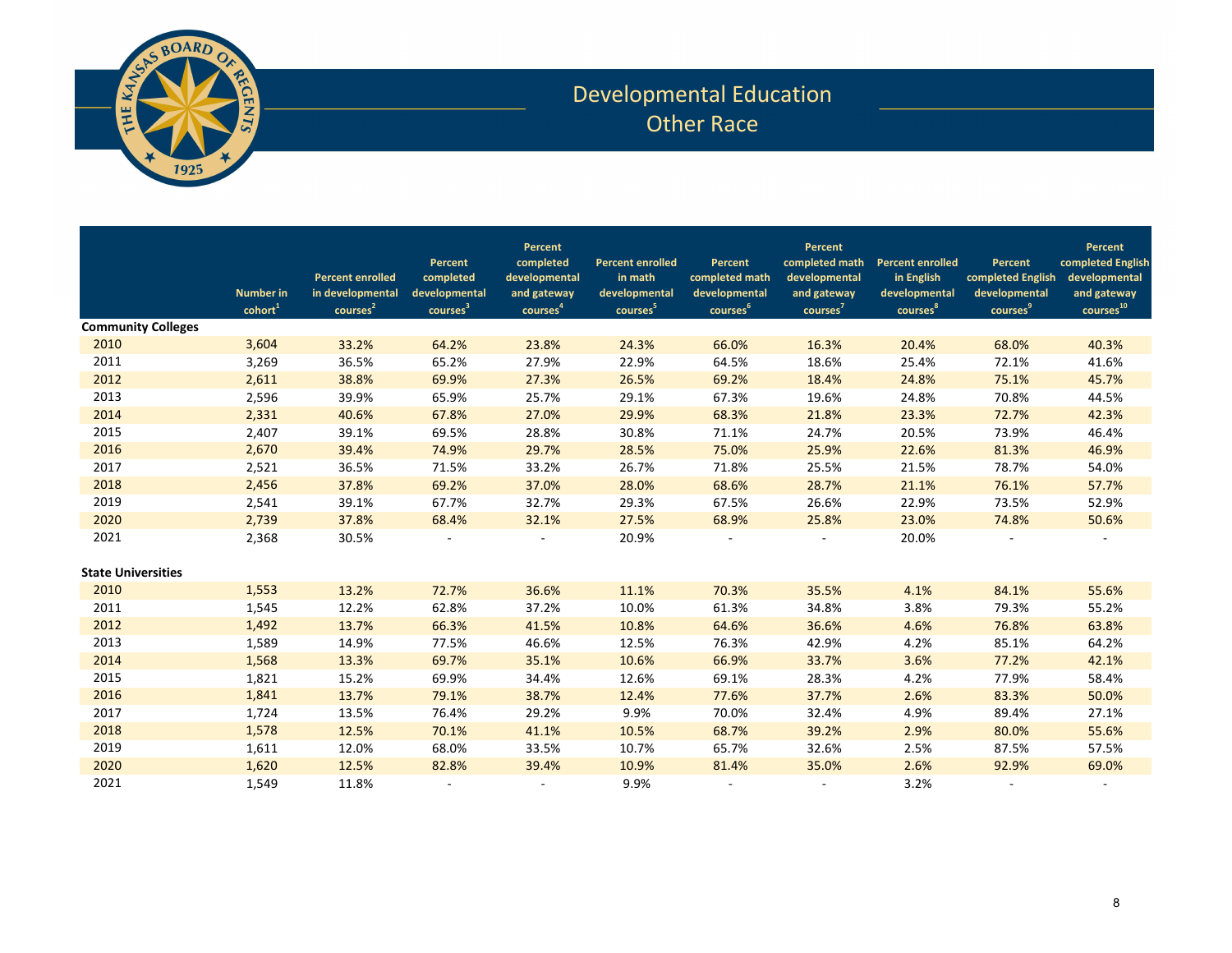

## Developmental Education Female

|                           | <b>Number in</b><br>cohort <sup>1</sup> | <b>Percent enrolled</b><br>in developmental<br>courses <sup>2</sup> | Percent<br>completed<br>developmental<br>courses <sup>3</sup> | Percent<br>completed<br>developmental<br>and gateway<br>courses <sup>4</sup> | <b>Percent enrolled</b><br>in math<br>developmental<br>courses <sup>5</sup> | Percent<br>completed math<br>developmental<br>courses <sup>6</sup> | Percent<br>completed math<br>developmental<br>and gateway<br>courses <sup>7</sup> | <b>Percent enrolled</b><br>in English<br>developmental<br>courses <sup>8</sup> | Percent<br>completed English<br>developmental<br>courses <sup>9</sup> | Percent<br>completed English<br>developmental<br>and gateway<br>courses <sup>10</sup> |
|---------------------------|-----------------------------------------|---------------------------------------------------------------------|---------------------------------------------------------------|------------------------------------------------------------------------------|-----------------------------------------------------------------------------|--------------------------------------------------------------------|-----------------------------------------------------------------------------------|--------------------------------------------------------------------------------|-----------------------------------------------------------------------|---------------------------------------------------------------------------------------|
| <b>Community Colleges</b> |                                         |                                                                     |                                                               |                                                                              |                                                                             |                                                                    |                                                                                   |                                                                                |                                                                       |                                                                                       |
| 2010                      | 12,249                                  | 32.4%                                                               | 67.7%                                                         | 24.6%                                                                        | 25.0%                                                                       | 69.4%                                                              | 18.9%                                                                             | 17.6%                                                                          | 71.7%                                                                 | 45.8%                                                                                 |
| 2011                      | 11,988                                  | 36.0%                                                               | 67.1%                                                         | 23.7%                                                                        | 28.0%                                                                       | 69.0%                                                              | 18.9%                                                                             | 19.9%                                                                          | 72.1%                                                                 | 44.5%                                                                                 |
| 2012                      | 11,478                                  | 35.8%                                                               | 68.5%                                                         | 24.5%                                                                        | 26.8%                                                                       | 70.6%                                                              | 18.4%                                                                             | 20.3%                                                                          | 72.7%                                                                 | 44.9%                                                                                 |
| 2013                      | 10,330                                  | 37.6%                                                               | 66.7%                                                         | 24.2%                                                                        | 28.8%                                                                       | 69.8%                                                              | 20.0%                                                                             | 21.3%                                                                          | 70.0%                                                                 | 42.7%                                                                                 |
| 2014                      | 9,485                                   | 38.6%                                                               | 68.4%                                                         | 27.8%                                                                        | 31.2%                                                                       | 70.6%                                                              | 24.3%                                                                             | 18.8%                                                                          | 72.6%                                                                 | 47.6%                                                                                 |
| 2015                      | 8,996                                   | 38.2%                                                               | 69.8%                                                         | 28.5%                                                                        | 31.7%                                                                       | 71.5%                                                              | 25.1%                                                                             | 17.5%                                                                          | 73.8%                                                                 | 48.5%                                                                                 |
| 2016                      | 8,873                                   | 35.5%                                                               | 71.7%                                                         | 28.2%                                                                        | 28.1%                                                                       | 72.6%                                                              | 24.7%                                                                             | 17.1%                                                                          | 76.6%                                                                 | 48.3%                                                                                 |
| 2017                      | 8,445                                   | 35.3%                                                               | 71.5%                                                         | 31.6%                                                                        | 27.3%                                                                       | 71.8%                                                              | 24.7%                                                                             | 17.7%                                                                          | 77.4%                                                                 | 53.3%                                                                                 |
| 2018                      | 8,759                                   | 36.8%                                                               | 69.7%                                                         | 31.4%                                                                        | 29.2%                                                                       | 70.9%                                                              | 27.4%                                                                             | 18.2%                                                                          | 74.6%                                                                 | 51.5%                                                                                 |
| 2019                      | 8,495                                   | 36.5%                                                               | 69.6%                                                         | 30.9%                                                                        | 29.9%                                                                       | 70.3%                                                              | 26.3%                                                                             | 18.2%                                                                          | 75.7%                                                                 | 53.0%                                                                                 |
| 2020                      | 8,402                                   | 34.1%                                                               | 66.7%                                                         | 29.9%                                                                        | 26.8%                                                                       | 68.0%                                                              | 25.5%                                                                             | 19.4%                                                                          | 74.0%                                                                 | 50.4%                                                                                 |
| 2021                      | 8,009                                   | 28.1%                                                               |                                                               |                                                                              | 20.6%                                                                       |                                                                    |                                                                                   | 17.0%                                                                          |                                                                       |                                                                                       |
| <b>State Universities</b> |                                         |                                                                     |                                                               |                                                                              |                                                                             |                                                                    |                                                                                   |                                                                                |                                                                       |                                                                                       |
| 2010                      | 6,179                                   | 17.9%                                                               | 73.1%                                                         | 43.3%                                                                        | 16.4%                                                                       | 72.6%                                                              | 41.4%                                                                             | 3.5%                                                                           | 83.8%                                                                 | 65.3%                                                                                 |
| 2011                      | 6,138                                   | 16.7%                                                               | 66.7%                                                         | 38.9%                                                                        | 15.3%                                                                       | 66.6%                                                              | 36.5%                                                                             | 3.9%                                                                           | 75.7%                                                                 | 61.1%                                                                                 |
| 2012                      | 6,325                                   | 17.3%                                                               | 72.1%                                                         | 42.9%                                                                        | 15.6%                                                                       | 71.8%                                                              | 42.0%                                                                             | 3.7%                                                                           | 80.0%                                                                 | 61.7%                                                                                 |
| 2013                      | 6,490                                   | 16.0%                                                               | 74.7%                                                         | 44.0%                                                                        | 14.5%                                                                       | 73.6%                                                              | 41.4%                                                                             | 3.3%                                                                           | 82.2%                                                                 | 64.3%                                                                                 |
| 2014                      | 6,650                                   | 16.0%                                                               | 78.5%                                                         | 44.8%                                                                        | 14.0%                                                                       | 77.3%                                                              | 42.2%                                                                             | 3.2%                                                                           | 87.5%                                                                 | 64.8%                                                                                 |
| 2015                      | 6,749                                   | 16.1%                                                               | 75.7%                                                         | 42.1%                                                                        | 14.0%                                                                       | 74.4%                                                              | 38.5%                                                                             | 3.4%                                                                           | 86.0%                                                                 | 61.8%                                                                                 |
| 2016                      | 6,499                                   | 14.7%                                                               | 77.6%                                                         | 40.9%                                                                        | 13.8%                                                                       | 77.1%                                                              | 39.0%                                                                             | 2.0%                                                                           | 82.8%                                                                 | 68.0%                                                                                 |
| 2017                      | 6,663                                   | 12.9%                                                               | 77.2%                                                         | 39.3%                                                                        | 11.8%                                                                       | 76.3%                                                              | 39.5%                                                                             | 2.1%                                                                           | 85.5%                                                                 | 47.1%                                                                                 |
| 2018                      | 6,485                                   | 11.6%                                                               | 75.0%                                                         | 40.9%                                                                        | 10.9%                                                                       | 74.2%                                                              | 38.8%                                                                             | 1.7%                                                                           | 88.5%                                                                 | 65.5%                                                                                 |
| 2019                      | 6,628                                   | 9.7%                                                                | 70.0%                                                         | 39.7%                                                                        | 9.1%                                                                        | 69.0%                                                              | 38.6%                                                                             | 1.5%                                                                           | 85.6%                                                                 | 55.7%                                                                                 |
| 2020                      | 6,443                                   | 10.8%                                                               | 82.6%                                                         | 43.7%                                                                        | 10.4%                                                                       | 82.6%                                                              | 43.3%                                                                             | 1.5%                                                                           | 85.3%                                                                 | 58.9%                                                                                 |
| 2021                      | 6.003                                   | 10.5%                                                               |                                                               | $\overline{\phantom{a}}$                                                     | 9.8%                                                                        | $\sim$                                                             |                                                                                   | 1.9%                                                                           |                                                                       |                                                                                       |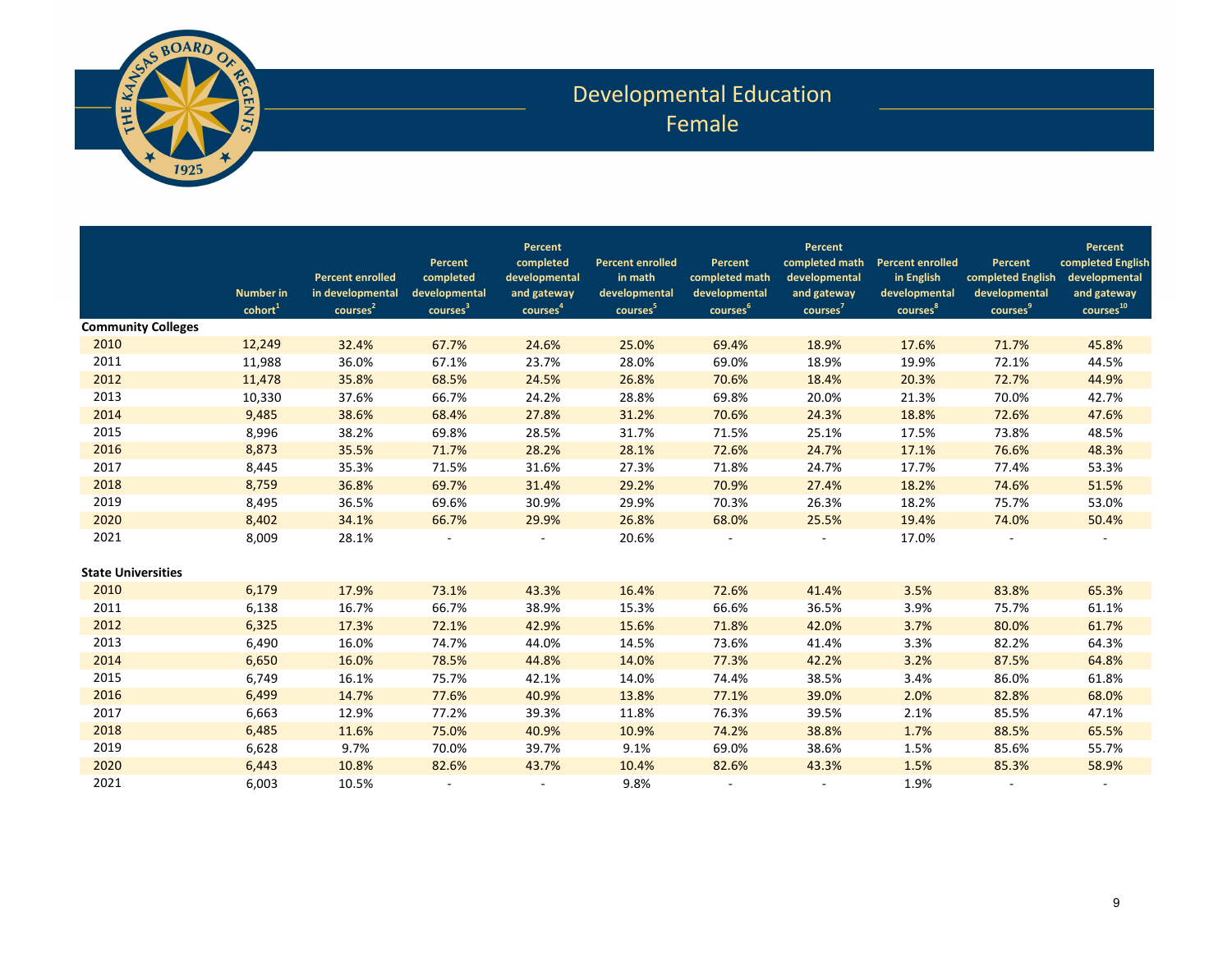

## Developmental Education Male

|                           | <b>Number</b> in<br>cohort <sup>1</sup> | <b>Percent enrolled</b><br>in developmental<br>courses <sup>2</sup> | Percent<br>completed<br>developmental<br>courses <sup>3</sup> | Percent<br>completed<br>developmental<br>and gateway<br>courses <sup>4</sup> | <b>Percent enrolled</b><br>in math<br>developmental<br>courses <sup>5</sup> | Percent<br>completed math<br>developmental<br>courses <sup>6</sup> | Percent<br>completed math<br>developmental<br>and gateway<br>courses <sup>7</sup> | <b>Percent enrolled</b><br>in English<br>developmental<br>courses <sup>8</sup> | Percent<br>completed English<br>developmental<br>courses <sup>9</sup> | Percent<br>completed English<br>developmental<br>and gateway<br>courses <sup>10</sup> |
|---------------------------|-----------------------------------------|---------------------------------------------------------------------|---------------------------------------------------------------|------------------------------------------------------------------------------|-----------------------------------------------------------------------------|--------------------------------------------------------------------|-----------------------------------------------------------------------------------|--------------------------------------------------------------------------------|-----------------------------------------------------------------------|---------------------------------------------------------------------------------------|
| <b>Community Colleges</b> |                                         |                                                                     |                                                               |                                                                              |                                                                             |                                                                    |                                                                                   |                                                                                |                                                                       |                                                                                       |
| 2010                      | 13,884                                  | 29.8%                                                               | 57.8%                                                         | 19.0%                                                                        | 22.3%                                                                       | 59.7%                                                              | 13.5%                                                                             | 18.9%                                                                          | 65.1%                                                                 | 34.0%                                                                                 |
| 2011                      | 13,562                                  | 33.0%                                                               | 56.7%                                                         | 19.5%                                                                        | 24.9%                                                                       | 58.3%                                                              | 14.2%                                                                             | 20.7%                                                                          | 63.9%                                                                 | 34.6%                                                                                 |
| 2012                      | 13,031                                  | 32.2%                                                               | 59.2%                                                         | 17.5%                                                                        | 23.7%                                                                       | 61.2%                                                              | 12.1%                                                                             | 20.9%                                                                          | 66.5%                                                                 | 32.1%                                                                                 |
| 2013                      | 9,956                                   | 39.7%                                                               | 57.2%                                                         | 18.4%                                                                        | 29.1%                                                                       | 59.3%                                                              | 12.2%                                                                             | 25.4%                                                                          | 62.7%                                                                 | 34.0%                                                                                 |
| 2014                      | 9,250                                   | 39.0%                                                               | 61.7%                                                         | 21.3%                                                                        | 30.0%                                                                       | 64.6%                                                              | 16.7%                                                                             | 22.0%                                                                          | 65.3%                                                                 | 36.8%                                                                                 |
| 2015                      | 8,811                                   | 37.2%                                                               | 61.1%                                                         | 22.7%                                                                        | 29.7%                                                                       | 62.9%                                                              | 18.1%                                                                             | 19.4%                                                                          | 66.5%                                                                 | 40.1%                                                                                 |
| 2016                      | 8,775                                   | 33.2%                                                               | 64.4%                                                         | 24.4%                                                                        | 25.0%                                                                       | 64.9%                                                              | 18.8%                                                                             | 18.5%                                                                          | 71.8%                                                                 | 42.4%                                                                                 |
| 2017                      | 8,670                                   | 34.2%                                                               | 64.8%                                                         | 25.8%                                                                        | 25.2%                                                                       | 66.2%                                                              | 18.4%                                                                             | 18.6%                                                                          | 70.4%                                                                 | 43.8%                                                                                 |
| 2018                      | 8,527                                   | 35.5%                                                               | 62.8%                                                         | 27.6%                                                                        | 25.7%                                                                       | 62.7%                                                              | 20.4%                                                                             | 20.5%                                                                          | 69.9%                                                                 | 46.3%                                                                                 |
| 2019                      | 8,085                                   | 35.4%                                                               | 63.2%                                                         | 25.1%                                                                        | 27.3%                                                                       | 63.6%                                                              | 19.7%                                                                             | 19.8%                                                                          | 70.8%                                                                 | 45.2%                                                                                 |
| 2020                      | 7,875                                   | 33.0%                                                               | 59.6%                                                         | 25.0%                                                                        | 24.2%                                                                       | 59.9%                                                              | 18.0%                                                                             | 21.0%                                                                          | 68.7%                                                                 | 43.4%                                                                                 |
| 2021                      | 6,892                                   | 27.9%                                                               |                                                               |                                                                              | 19.7%                                                                       |                                                                    |                                                                                   | 18.6%                                                                          |                                                                       |                                                                                       |
| <b>State Universities</b> |                                         |                                                                     |                                                               |                                                                              |                                                                             |                                                                    |                                                                                   |                                                                                |                                                                       |                                                                                       |
| 2010                      | 6,060                                   | 14.6%                                                               | 62.3%                                                         | 32.1%                                                                        | 13.0%                                                                       | 60.1%                                                              | 29.4%                                                                             | 3.4%                                                                           | 81.1%                                                                 | 61.7%                                                                                 |
| 2011                      | 5,955                                   | 14.1%                                                               | 59.3%                                                         | 31.9%                                                                        | 12.9%                                                                       | 58.9%                                                              | 31.1%                                                                             | 2.9%                                                                           | 73.5%                                                                 | 49.4%                                                                                 |
| 2012                      | 5,877                                   | 13.8%                                                               | 62.4%                                                         | 33.9%                                                                        | 11.8%                                                                       | 61.1%                                                              | 31.8%                                                                             | 3.7%                                                                           | 75.1%                                                                 | 53.5%                                                                                 |
| 2013                      | 6,137                                   | 14.2%                                                               | 64.7%                                                         | 34.5%                                                                        | 12.2%                                                                       | 63.8%                                                              | 31.7%                                                                             | 3.9%                                                                           | 75.6%                                                                 | 57.9%                                                                                 |
| 2014                      | 6,163                                   | 12.9%                                                               | 66.2%                                                         | 32.2%                                                                        | 11.3%                                                                       | 64.9%                                                              | 29.2%                                                                             | 3.1%                                                                           | 73.9%                                                                 | 51.1%                                                                                 |
| 2015                      | 6,206                                   | 13.6%                                                               | 72.1%                                                         | 38.0%                                                                        | 11.8%                                                                       | 71.8%                                                              | 35.7%                                                                             | 3.0%                                                                           | 77.0%                                                                 | 57.2%                                                                                 |
| 2016                      | 6,099                                   | 11.2%                                                               | 73.1%                                                         | 34.4%                                                                        | 10.3%                                                                       | 72.0%                                                              | 32.8%                                                                             | 1.7%                                                                           | 83.5%                                                                 | 47.6%                                                                                 |
| 2017                      | 5,997                                   | 10.2%                                                               | 70.1%                                                         | 39.6%                                                                        | 9.3%                                                                        | 69.2%                                                              | 39.1%                                                                             | 1.9%                                                                           | 80.4%                                                                 | 52.7%                                                                                 |
| 2018                      | 5,832                                   | 9.2%                                                                | 66.9%                                                         | 32.7%                                                                        | 8.3%                                                                        | 65.4%                                                              | 30.7%                                                                             | 1.5%                                                                           | 81.1%                                                                 | 56.7%                                                                                 |
| 2019                      | 5,881                                   | 8.5%                                                                | 66.8%                                                         | 35.2%                                                                        | 7.9%                                                                        | 65.2%                                                              | 33.3%                                                                             | 1.4%                                                                           | 85.5%                                                                 | 62.7%                                                                                 |
| 2020                      | 5,724                                   | 8.7%                                                                | 69.6%                                                         | 37.7%                                                                        | 7.5%                                                                        | 68.9%                                                              | 34.8%                                                                             | 1.8%                                                                           | 77.5%                                                                 | 58.8%                                                                                 |
| 2021                      | 5,283                                   | 9.0%                                                                |                                                               | $\overline{\phantom{a}}$                                                     | 7.5%                                                                        | $\sim$                                                             |                                                                                   | 2.1%                                                                           |                                                                       |                                                                                       |